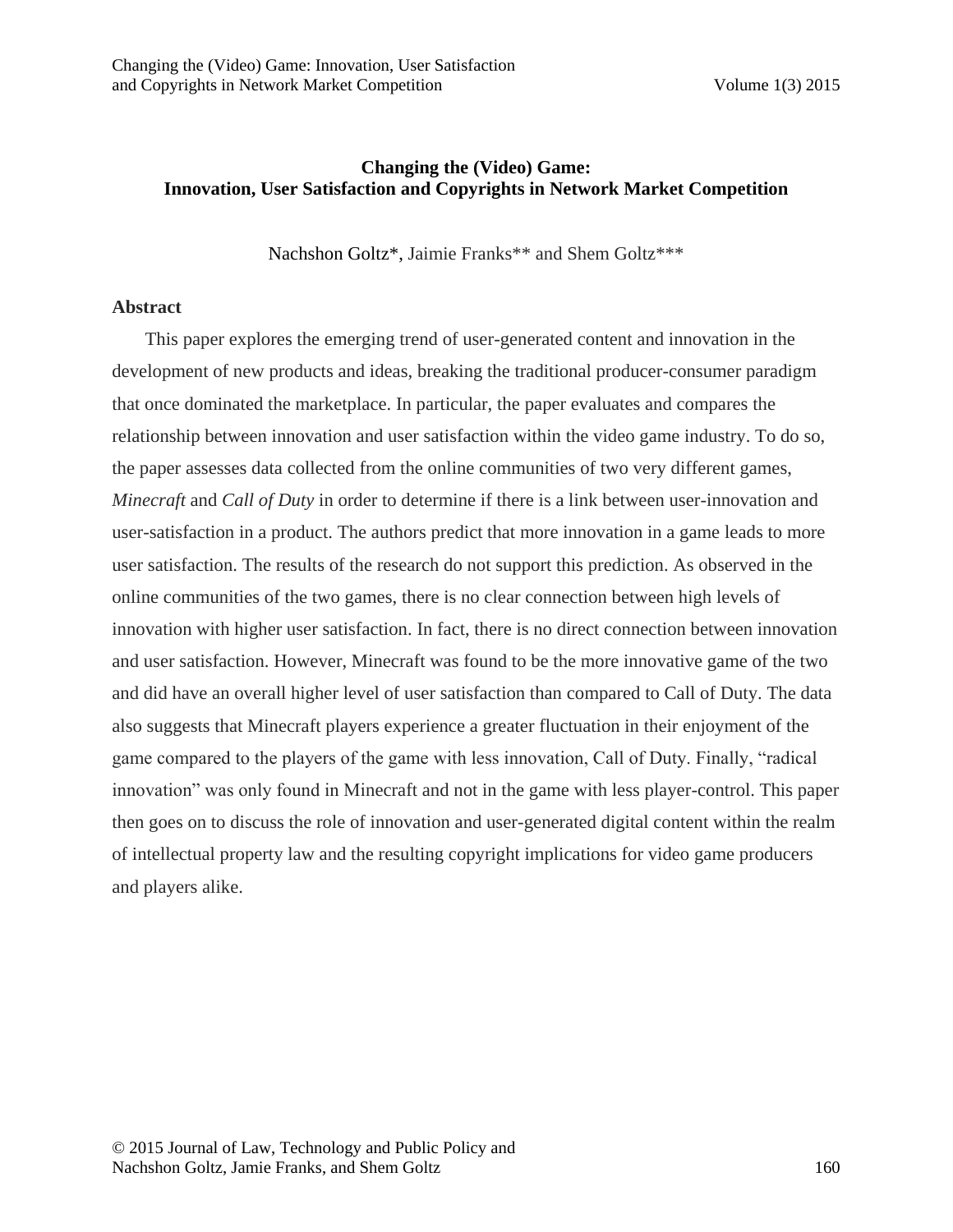#### **1. Introduction**

This paper assesses and compares innovation and user satisfaction with regards to the specific component of "game maps"<sup>1</sup> in two highly popular and very different video games: Minecraft and Call of Duty. These observations are taken from the online communities of two dominant but very different online multi-player video games: the "user-generated" content-based Minecraft and the "company choice" content game Call of Duty. User satisfaction is based on users rating and feedback while the authors compare existing game maps to determine innovation level.

Radical innovation, or how new and innovative products the users perceive as being, has been the key to challenging monopolies. Innovation that is highly radical tends to break traditional designs and models, therefore becoming incompatible with the old, yet dominant, products. However, most innovative moves are not radical, but instead are positioned on the spectrum in between "not very new" and "substantially new but not paradigm breaking". In this context, the relationship between the creating firm and its customers is evolving. The traditional separation between producer and consumer is no longer the norm as technological developments in the innovation process have triggered new forms of collaboration between these parties. Nonetheless, while the phenomenon of open-source software has been thoroughly studied, the realm of digital entertainment and the emerging world of outsourcing innovation have yet to be investigated extensively. This paper addresses this gap in the context set above and provides an empirical study on this topic, specifically within the video game industry. Companies are now considering users in portions of the design and development of new products. Some firms in the digital entertainment field have furthered this trend by outsourcing the innovation process to their networks of consumers, almost exclusively. This process requires and indeed presents new and innovative copyright policies, which highlights the special characters and challenges inherent to the user-generated innovative content. Therefore, by allowing a portion of its digital content to be open to its consumers, the video game industry now allows and encourages its consumers to participate in the design of these games on a wide-scale along with adjusting its copyright policies to accommodate and encourage this trend.

 $<sup>1</sup>$  The landscape of the game. The virtual environment in which the user is playing the game. These environments</sup> can portray a City, a desert, imaginative environment and other options.

<sup>© 2015</sup> Journal of Law, Technology and Public Policy and Nachshon Goltz, Jamie Franks, and Shem Goltz 161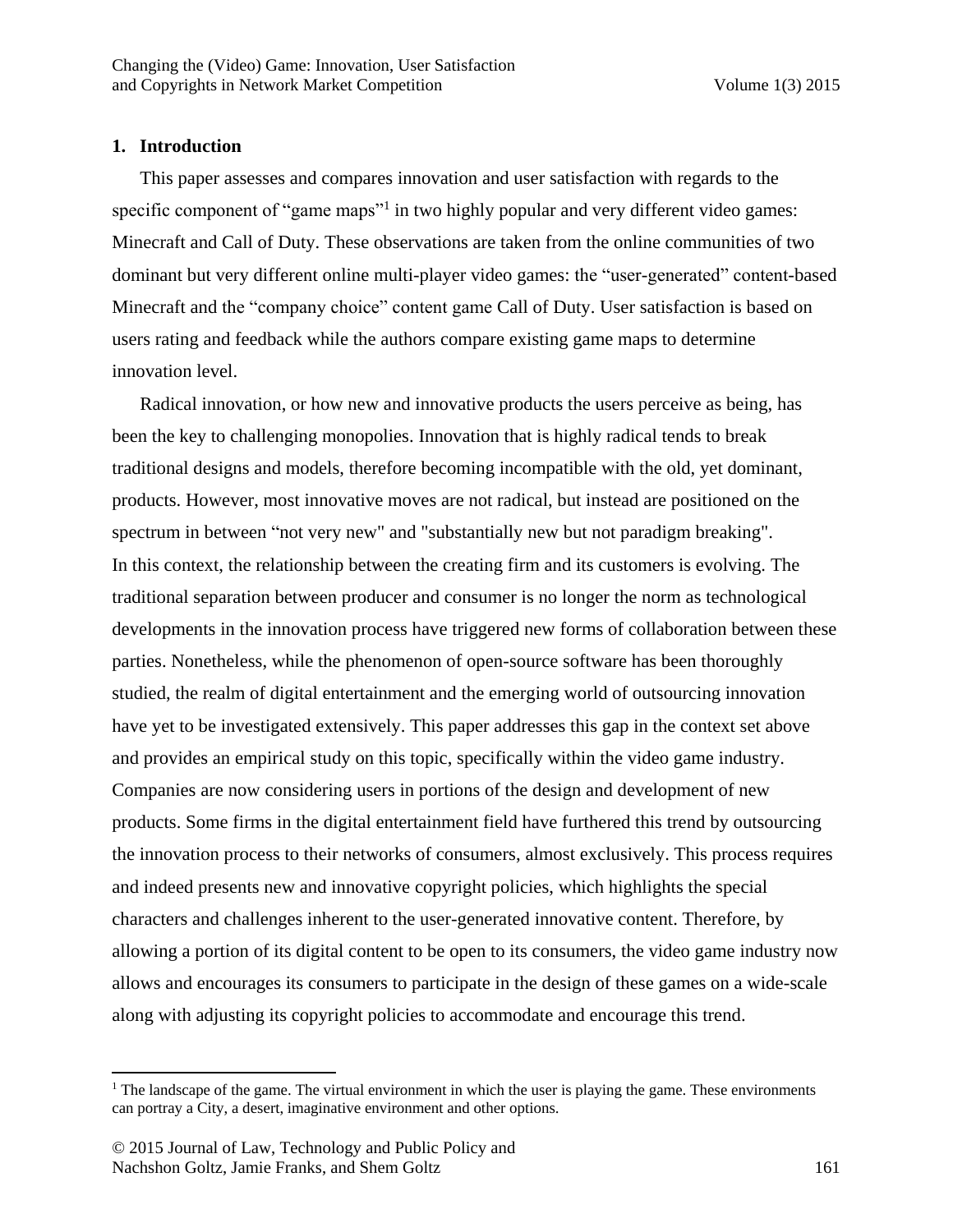This paper explores the interaction among innovation, user satisfaction and copyright regime in two highly popular online multiplayer video games: Minecraft and Call of Duty. The first began as an independent game with no advertising campaigns, and is therefore considered a phenomenon in the industry for its innovativeness and popularity. The second game holds a monopoly in the video game industry as the best-selling entertainment product currently in existence.

These two games are highly suitable for the research introduced in this paper with regard to the impact innovation has in network market competition. This is due to the fact that Minecraft is played using new game maps created by users and chosen by the users, while Call of Duty is played using new game maps that are created by the game producer, thus disallowing the user from choosing which new maps will be included in the game.

This Note examines the online communities of these two games to identify and understand the connection between the innovation levels of a set of new game maps and the corresponding user satisfaction from these game maps. The paper assumes that innovation level and user satisfaction will be significantly higher in Minecraft, where maps are user-generated and democratically chosen, than in Call of Duty, where the producer creates the game maps and the user has no choice.

This Note will first provide a background on the two games. Second, an outline of the theoretical frameworks that guide this analysis will be reviewed. The following section will discusses the research methodology – reviewing user feedback in online gaming communities to assess the levels of user satisfaction and rating the innovation level of the game maps. The results of the analysis will then be presented. Finally, a discussion of the results will lead into an exploration of the intellectual property law issues which innovative games, specifically Minecraft, bring forth.

#### **1.1 Minecraft**

 $\overline{\phantom{a}}$ 

Writing on cnet.com, Rich Brown<sup>2</sup> describes Minecraft as follows:

Against the backdrop of multimillion-dollar AAA games and fun-yetbite-size downloadable titles, indie game Minecraft is an aberration. The product of lone developer Markkus 'Notch' Persson, Minecraft has

<sup>&</sup>lt;sup>2</sup> Rich Brown, *Indie game Minecraft offers tense, creative charm, CNET* (20 September 2010), http://www.cnet.com/news/indie-game-minecraft-offers-tense-creative-charm/.

<sup>© 2015</sup> Journal of Law, Technology and Public Policy and Nachshon Goltz, Jamie Franks, and Shem Goltz 162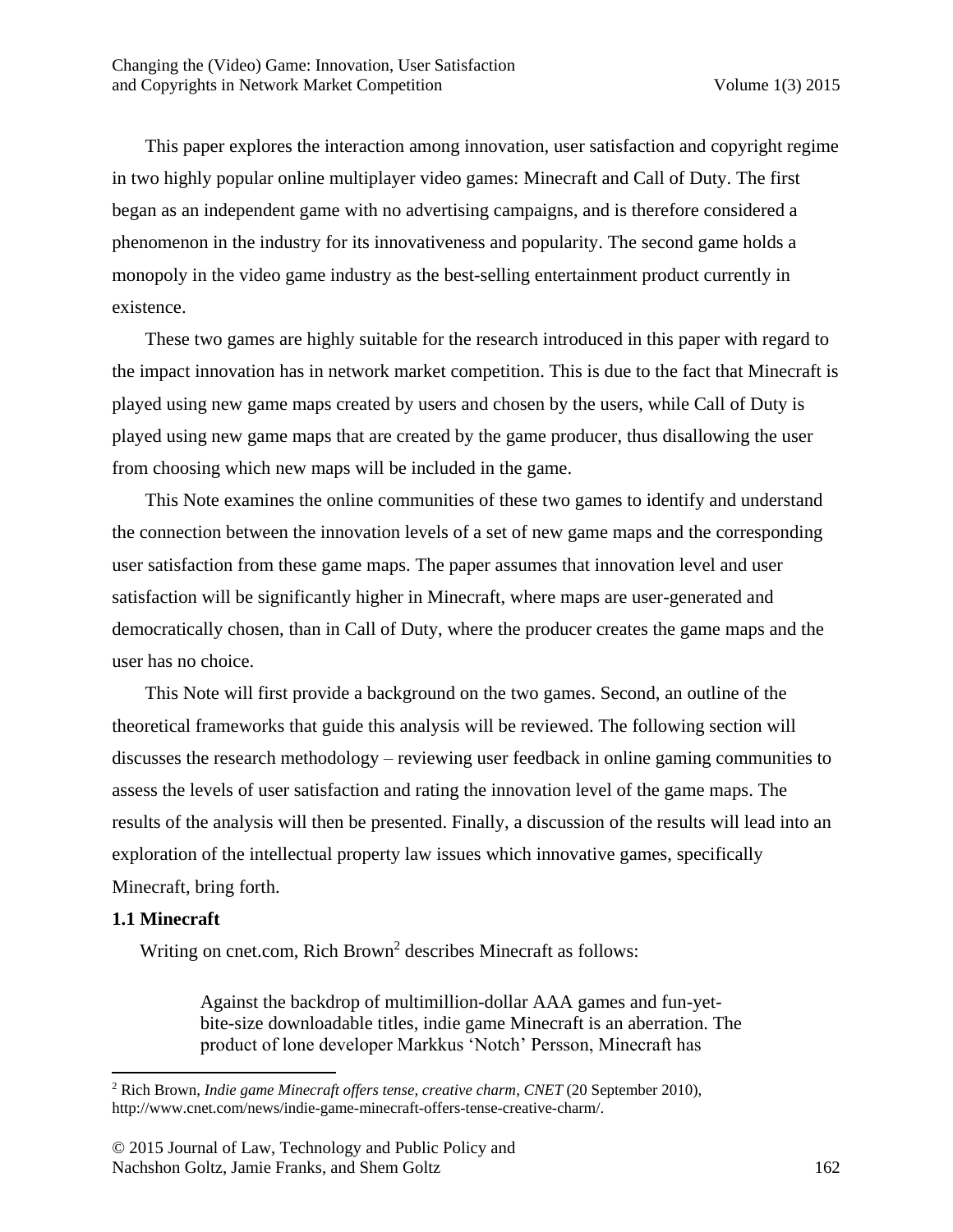ancient-looking graphics, no plot, and generates massive, sandbox game worlds with seemingly infinite creative possibilities, but no clear instructions telling you what to do or how to get started. Despite that seemingly user-unfriendly formula, Minecraft's buzz is so strong the server hosting its Web site crashed this weekend under the weight of incoming traffic. Spend an hour with Minecraft (which can easily spiral into two or three) and you'll quickly understand the reason for the enthusiasm around this indie hit.<sup>3</sup>

Minecraft is one of the most recent yet unusual success stories in the video game industry.<sup>4</sup> In less than two years Minecraft transformed from a small, independent game<sup>5</sup> to a worldwide phenomenon. The game's creator has won a variety of accolades including the Independent Game Festival Seumas McNally Grand Prize award in 2011 and has earned millions of dollars.<sup>6</sup>

Microsoft recently bought the game for \$2.5 billion, a final proof of its monumental success.<sup>7</sup> There are several ways to play Minecraft: (i) the original version of the game, "Minecraft Classic," offered for free on minecraft.net, (ii) a single-player mode, and (iii) a one where players have access to multi-player shared Minecraft servers.

## **1.2. Call of Duty**

Call of Duty is a video game franchise of first-person and third-person shooter games, with several spin-off games available as well. Originally a computer game, it can now also be played on video game consoles and handheld devices. The earliest Call of Duty games were set primarily in [World War II,](http://en.wikipedia.org/wiki/World_War_II) including [Call of Duty,](http://en.wikipedia.org/wiki/Call_of_Duty_(video_game)) [Call of Duty 2,](http://en.wikipedia.org/wiki/Call_of_Duty_2) and [Call of Duty 3.](http://en.wikipedia.org/wiki/Call_of_Duty_3)

Activision publishes and owns Call of Duty, while the studio Infinity Ward remains the primary developer of the games. Activision claims that the franchise has exceeded \$11 billion in revenue since its initial launch in 2003.<sup>8</sup> In March 2011 "Call of Duty: Black Ops" was the best-

 $\overline{\phantom{a}}$ 3 Ibid.

<sup>4</sup> Sean C. Duncan, "Minecraft, Beyond Construction and Survival," (2011) 1:1 Well Played: a journal on video games, value and meaning 1, http://dl.acm.org/citation.cfm?id=2207097.

<sup>5</sup> Minecraft, *What is Minecraft?* (About the Game), https://minecraft.net/game.

<sup>6</sup> Matthew Lynley, *Indie sandbox game Minecraft racks up 1 million sales without a publisher,* VENTURE BEAT (12 January 2011), http://venturebeat.com/2011/01/12/indie-sandbox-game-minecraft-racks-up-1-million-sales-sans-apublisher/.

<sup>7</sup> Christian Bautista, *Microsoft buys 'Minecraft' for \$2.5 billion. Has 'Notch' Persson done the right thing?,* TECH TIMES (20 September 2014), http://www.techtimes.com/articles/15797/20140920/microsoft-buys-minecraft-for-2-5 billion-has-markus-notch-persson-done-the-right-thing.htm.

<sup>8</sup> Matt Miller, *Call Of Duty Tops \$11 Billion In Revenue,* GAME INFORMER (5 February 2015),

http://www.gameinformer.com/b/news/archive/2015/02/05/call-of-duty-tops-11-billion-in-revenue.aspx. The numbers are cited based on information from the NPD Group and GfK Chart-Track.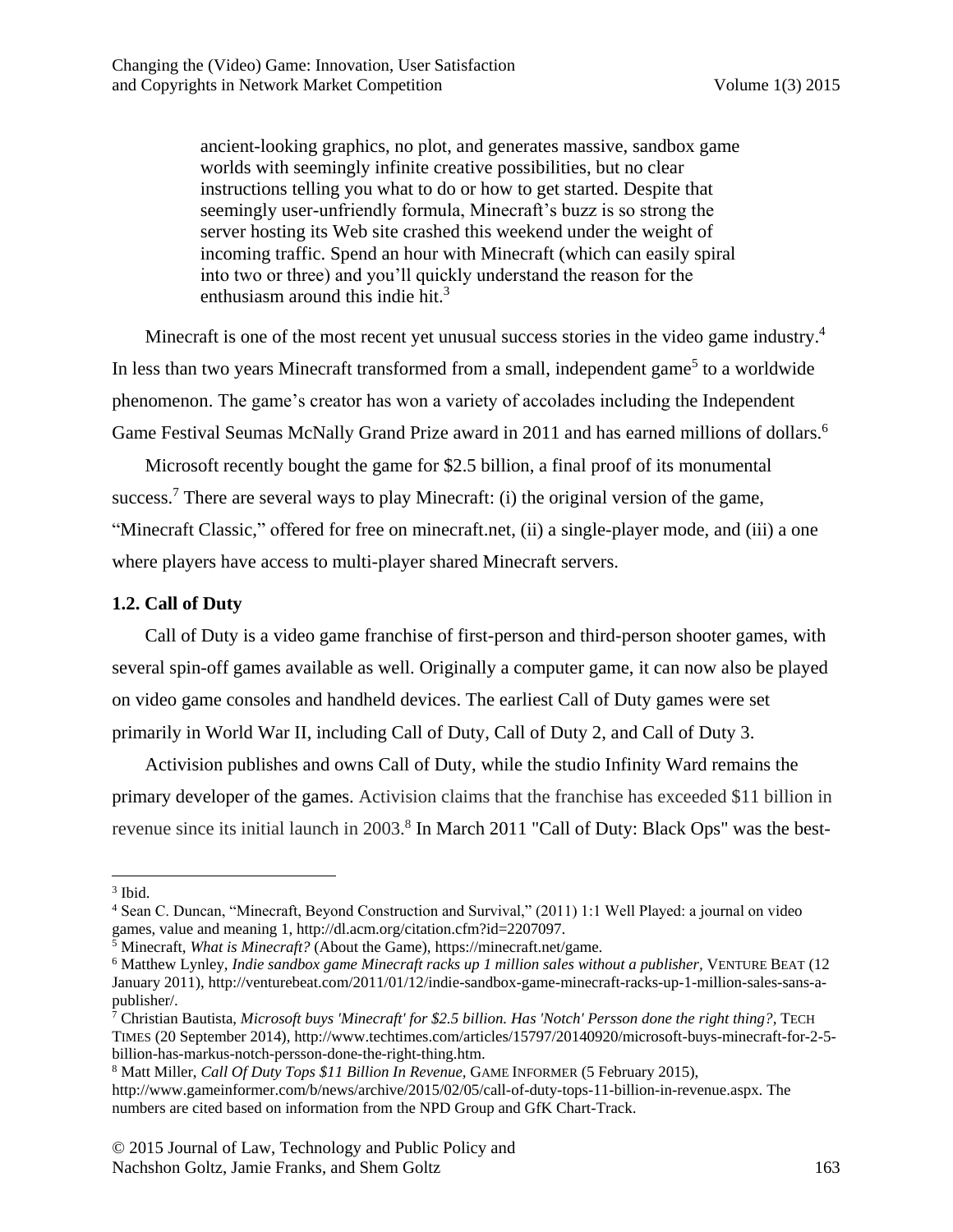selling video game ever, reportedly selling an approximate 23 million copies worldwide.<sup>9</sup>

## **2. Theoretical Framework**

The economic theories framing the research and context of this paper are set forth below. First, the concept of "network effects" are defined and explored. The impact of these network effects on competition in the marketplace is then discussed. Stemming from the issue of competitive networks comes the introduction of innovation in the market, specifically its [innovation] use in the product development process and its influence on both competition and the traditional economic model of producer-consumer relationships. From there this paper looks at the role of digital consumer networks and firm hosted commercial online communities in this new market of innovation.

In undertaking this theoretical framework to anchor this paper, the authors are able to investigate how innovation has influenced competition and production within the marketplace, and how these influences are reflected in the related consumer networks. More narrowly, how innovation is reflected within the online communities of digital entertainment firms.

## **2.1 Network Effects and Conditions of Entry**

The benefit a consumer derives from consumption of a product may depend not only on the amount he consumes, $^{10}$  but also on how many others consume it or the total amount consumed.<sup>11</sup> A classic example is telephone service: The value to each individual telephone subscriber increases as the number of subscribers increases, since the addition of new subscribers increases each subscriber's ability to communicate with others. The telephone subscribers form a "network," the size of which is indicated by the number of subscribers, and the consumer benefit from increased network size is termed a "network effect."<sup>12</sup> Telephones illustrate "direct network

 $\overline{\phantom{a}}$ <sup>9</sup> Ana Douglas, *Here Are The 10 Highest Grossing Video Games Ever*, BUSINESS INSIDER (13 June 2012), http://www.businessinsider.com/here-are-the-top-10-highest-grossing-video-games-of-all-time-2012- 6?op=1#ixzz3ULx9uMlz.

<sup>&</sup>lt;sup>10</sup> For other non-technical discussions of the economics of networks, see CARL SHAPIRO AND HAL R. VARÍAN, INFORMATION RULES ch. 7 (1999); SJ. Liebowitz & Stephen E. Margolis, *Network Effects and Externalities*, in THE NEW PALGRAVE DICTIONARY OF ECONOMICS AND THE LAW 671 (Peter Newman ed., 1998); Nicholas Economides, *The Economics of Networks*, 14 INT'L J. INDUS. ORG. 673 (1996).

<sup>&</sup>lt;sup>11</sup> This possibility was discussed in economic literature long before the concept of network effects was introduced. See Harvey Leibenstein, *Bandwagon, Snob, and Veblen Effects in the Theory of Consumers' Demand*, 64:2 QJ. ECON. 183 (1950)

<sup>12</sup> See generally Michael L. Katz & Carl Shapiro, *Technology Adoption in the Presence of Network Externalities*, 94:4 J. POL. ECON. 822 (1986); Michael L. Katz & Carl Shapiro, *Network Externalities, Competition, and Compatibility*, 75:3 AM. ECON. REV. 424 (1985); Production in "network industries," e.g., airlines, electric power,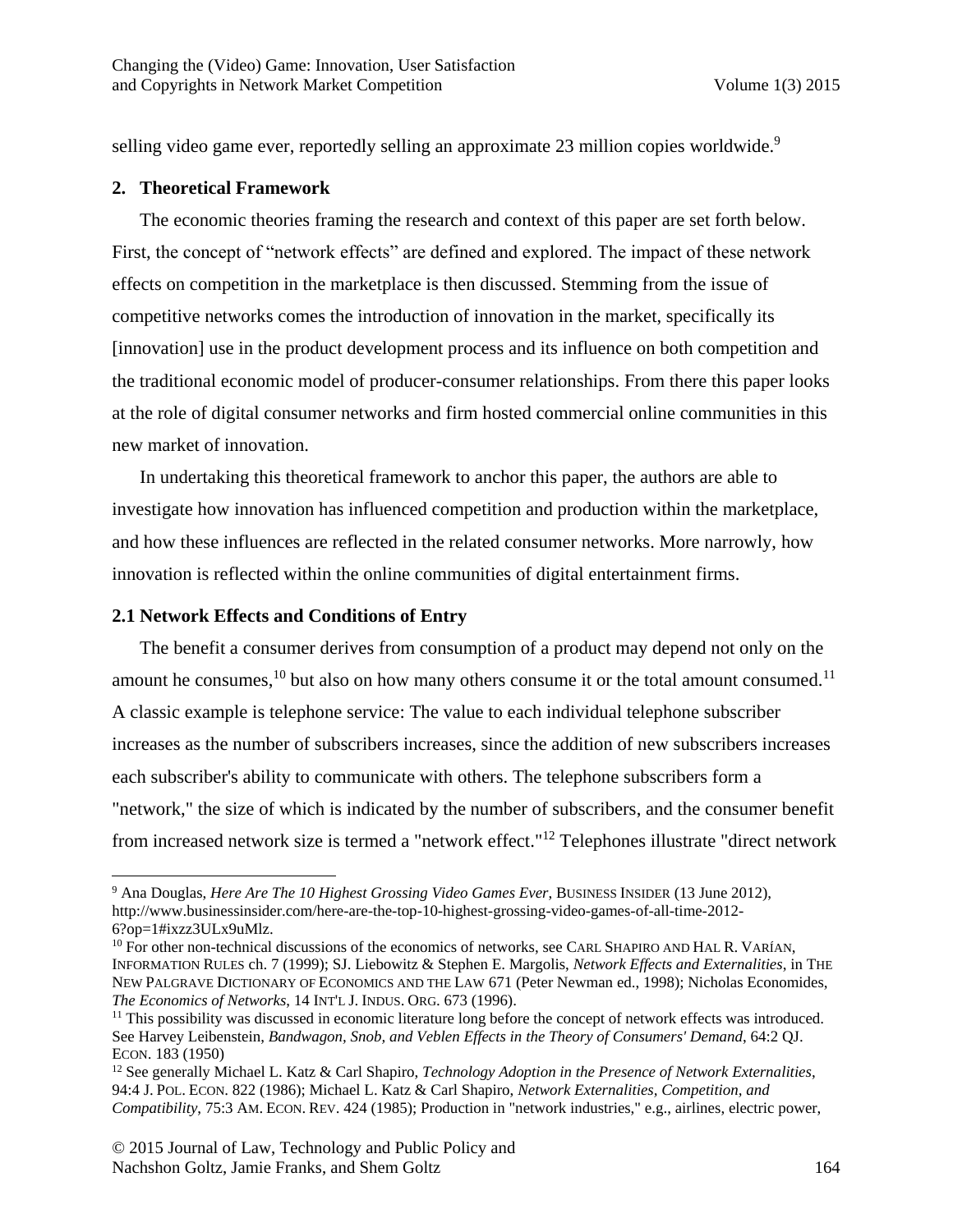effects," since consumer benefits stem directly from increased network size.<sup>13</sup> Direct network effects often arise when consumers share. Demand for a television program or movie may exhibit a network effect if consumers derive utility from sharing their viewing experiences with friends. Sharing with others also may have more tangible benefits, which generate network effects in other ways. The benefits of PC ownership may increase with the size of the network of friends and coworkers who can help with problems.<sup>14</sup> The benefits from adopting a particular PC application program may also increase with the size of the network of individuals who can share files.<sup>15</sup> A single application program may present a clear choice to many users due to it becoming an industry standard and thus must be used in order to do business efficiently, or at all, with other users.<sup>16</sup> There are also "indirect network effects." They do not arise from a growth in the size of the network, but from the effect the larger network has on the production of complements.<sup>17</sup> Increased sales of compact disc players stimulated the production of compact discs, which further increased demand for compact disc players.<sup>18</sup> Economists have cited indirect network

<span id="page-5-0"></span>and telecommunications (see, e.g., Deregulation of Network Industries (Sam Peltzman & Clifford Winston eds., 2000)), involves physical networks, which also have important implications for conditions of entry, but "network effects" relate to demand rather than production.

<sup>&</sup>lt;sup>13</sup> A similar phenomenon arises when a product attracts more consumers by offering greater availability. An example is an ATM network, for which this effect has been documented empirically. See Garth Saloner & Andrea Shepard, *Adoption of New Technologies with Network Effects: An Empirical Examination of the Adoption of Automatic Teller Machines*, 26:3 RANDJ. ECON. 479 (1995).

<sup>14</sup> For empirical documentation of this effect, see Austan, Goolsbee & Peret, J. Klenow, *Evidence of Learning and Network Externalities in the Diffusion of Home Computers* (NBER Working Paper 7329 Sept. 1999), http://gsbwww.uchicago.edu/fac/ austan.goolsbee/research/computer.pdf.

<sup>15</sup> For empirical evidence of this effect, see Neil Gandal, *Hedonic Price Indexes for Spreadsheets and an Empirical Test for Network Externalities*, 25:1 RAND J. ECON. 160 (1994).

<sup>&</sup>lt;sup>16</sup> This was argued to be the case for Lotus 1-2-3. See Brief Amicus Curiae of Economics Professors and Scholars in Support of Respondent, Lotus Dev. Corp. v. Borland Int'l, Inc., S. Ct. No. 94-2003, 1995 WL 728562. The court of appeals in this case noted the potential importance of network effects. 49 F.3d 807, 819-20 (1<sup>st</sup> Cir. 1995) (Boudin, J., concurring).

<sup>&</sup>lt;sup>17</sup> See generally Neil Gandal, "A Selective Survey of the Literature on Indirect Network Externalities: A Discussion of Liebowitz and Margolis," (1995) 17 Research in Law and Economics 1 (Richard O. Zerbe, Jr. & William Kovacic eds., 1995). For empirical evidence of an indirect network effect in the software industry, see Neil Gandal, *Competing Compatibility Standards and Network Externalities in the PC Software Market*, 77:4 REV. ECON. & STAT. 599 (1995).

<sup>&</sup>lt;sup>18</sup> For an empirical analysis of the interaction between compact discs and compact disc players, see Neil Gandal, Michael Kende & Rafael Rob, *The Dynamics of Technological Adoption in Hardware/Software Systems: The Case of Compact Disc Players*, 31:1 RAND J. ECON. 43 (2003).

<sup>© 2015</sup> Journal of Law, Technology and Public Policy and Nachshon Goltz, Jamie Franks, and Shem Goltz 165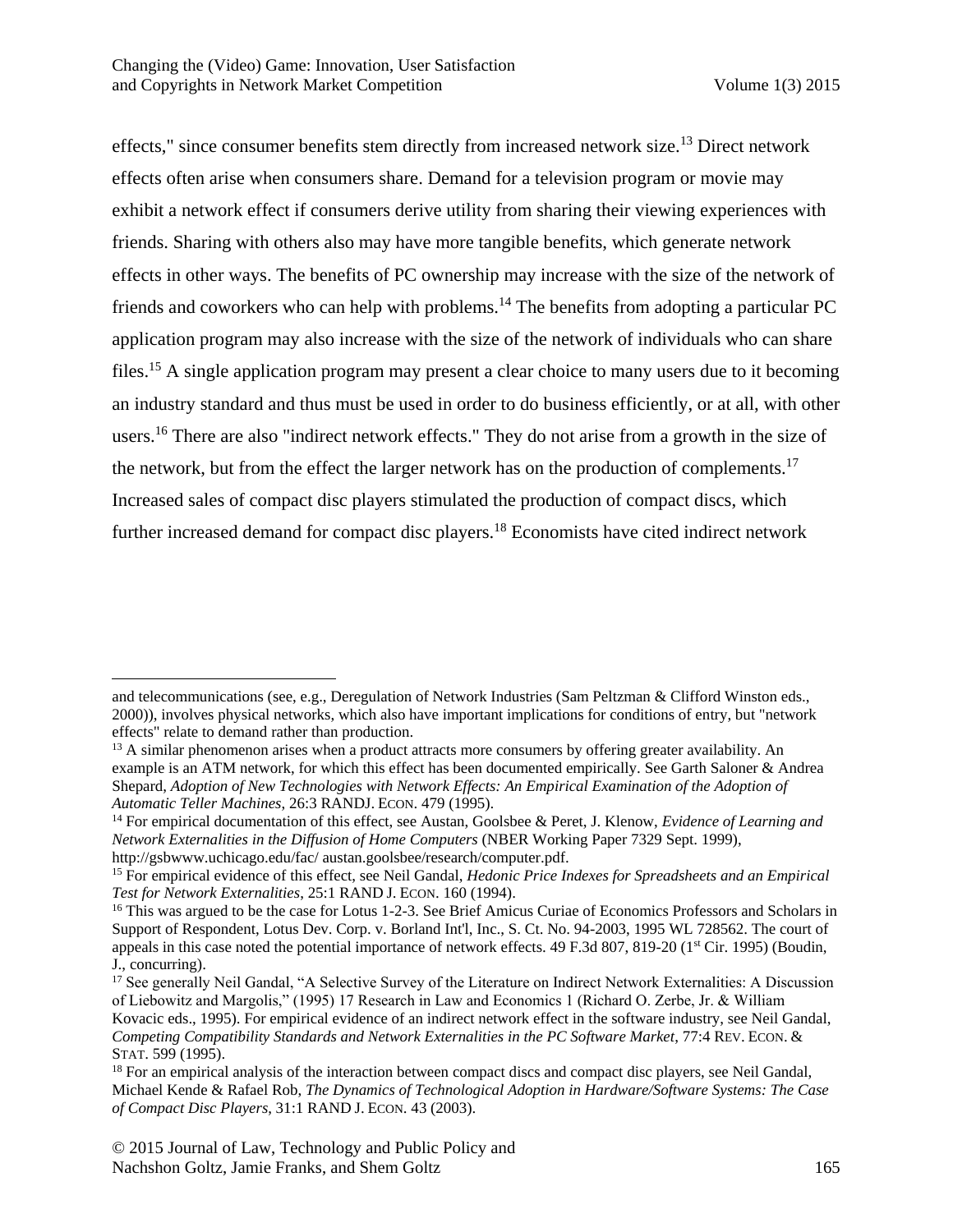effects as a major factor in Microsoft's displacement of what had been the leading PC operating system.<sup>19</sup>

Network effects can have significant implications for competition.<sup>20</sup> When two networks compete head-to-head, the larger one offers consumers a cost or quality advantage (other things being equal), which, by the nature of network effects, attracts additional consumers to it. This feedback mechanism tends to cause the larger network to grow further, while the smaller network shrinks. When this feedback mechanism is sufficiently more powerful relative to the other economic forces at work, markets experience "tipping," i.e., when one network is sufficiently larger than rival networks, the rivals tend to shrink and perhaps disappear. An oftencited example of market tipping is the VCR industry, in which the Beta technology essentially vanished due to the success of the VCR.<sup>21</sup> With strong network effects, a product or technology standard can lose out to an objectively inferior alternative due to network size advantage.<sup>22</sup> However, whether there are significant examples of this having actually occurred is a matter of some debate.<sup>23</sup> It is also theoretically possible for established networks to be displaced by upstart rivals when the established networks are not socially efficient.<sup>24</sup>

If network effects are particularly distinct, competition may be fundamentally "for the market," instead of "in the market." This is sometimes referred to as "Shumpeterian

<sup>&</sup>lt;sup>19</sup> Microsoft, IBM, and independent applications developers created sufficient applications for MS-DOS that users preferred it to the previously dominant CP/M. See Neil Gandal, Shane Greenstein & David Salant, *Adoptions and Orphans in Early Microcomputer Market*, 47:1 J. INDUS. ECON. 87 (1999).

<sup>&</sup>lt;sup>20</sup> For useful discussions of competition in the presence of indirect network effects, see Stanley M. Besen & Joseph Farrell, *Choosing How to Compete: Strategies and Tactics in Standardization*, 8:2 THE JOURNAL OF ECONOMIC PERSPECTIVES. 117 (1994); Michael L. Katz & Carl Shapiro, *Systems Competition and Network Effects*, 8:2 THE JOURNAL OF ECONOMIC PERSPECTIVES 93 (1994).

<sup>&</sup>lt;sup>21</sup> See, e.g., SJ. Liebowitz and Stephen E. Margolis Are Network Externalities a New Source of Market Failure?," (1995) 17 Research in Law and Economics 1 (Richard O. Zerbe, Jr. & William Kovacic eds., 1995); W. Brian Arthur, *Positive Feedback in the Economy*, 262 SCIENTIFIC AM. 92 (1990)

<sup>22</sup> See W. Brian Arthur, *Competing Technologies, Increasing Returns, and Lock-In by Historical Events*, 99:394 ECON. J. 116 (1989); Paul A. David, *Clio and the Economics of QWERTY*, 75 AM. ECON. REV. (Papers &Proc.) 332 (1985); Joseph Farrell & Garth Saloner, *Standardization, Compatibility, and Innovation*, 16:1 RAND J. Econ. 70 (1985).

<sup>23</sup> Liebowitz & Margolis, *supra* note [171](#page-5-0), at 120-27; *Path Dependence, Lock-In and History*, 11 J.L. ECON. & ORG. 205 (1995); *Network Externality: An Uncommon Tragedy*, ECON. PERSP. 133 (Spring 1994); *The Fable of the Keys*, 33 J.L. & ECON. 1 (1990).

<sup>24</sup> See Jeffrey Church & Neil Gandal, *Complementary Network Externalities and Technology Adoption*, 11:2 INT'L J. INDUS. ORG. 239 (1993); Michael L. Katz & Carl Shapiro, *Product Introduction and Network Externalities*, 40:1 J. INDUS. ECON. 55 (1992).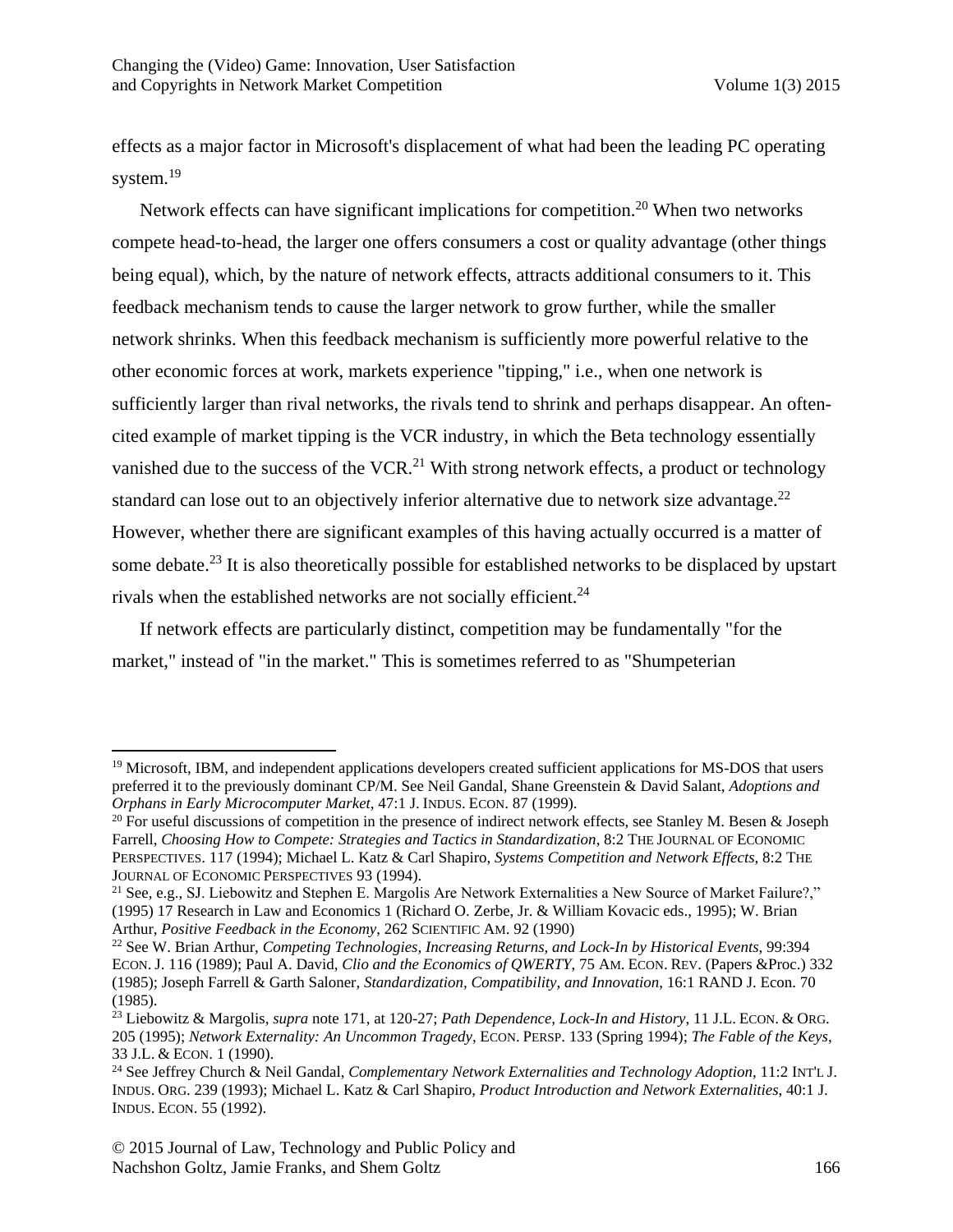competition."<sup>25</sup> At any given time, the tipping phenomenon may effectively leave room for a single major network, while an incumbent dominant network competes with potential entrants to hold that position. A potential new firm entering into a market with network effects faces disadvantages the established firm does not. That is because, "without some off-setting advantage, the potential entrant has no prospect of success".<sup>26</sup>

Offering an advantage to a relatively small group of consumers may suffice to permit the entrant to prosper in a market niche, but to seriously challenge the position of a dominant incumbent, a potential entrant must offer a substantial advantage to consumers generally. This advantage may be a lower price. However, incumbent products or standards protected by significant network effects generally have been successfully challenged only by major innovations offering something the incumbent cannot match by cutting price.<sup>27</sup> Indirect network effects are apt to present somewhat different obstacles to potential entrants than direct network effects seeing as the potential entrant's disadvantage relates to the availability of complements of various sorts.

To the extent that the complements are incompatible in some way, an entrant might have to establish its own complementary network. An entrant into automobile production, for example, needs a sales and service network, which may present a significant obstacle even if rivals' dealers can be used, and entrants may suffer a disadvantage from having smaller sales and service networks than established rivals. Entry may be exceptionally difficult if an entrant cannot directly establish the complementary network itself, but rather must rely on multiple independent complementers to support its product.

This presents a "collective-action problem."<sup>28</sup> It may be rational for any one complementer to support an entrant's product only if other complementers do so, because only the support of

<sup>&</sup>lt;sup>25</sup> The term derives from a description of dynamic competition by economist Joseph A. Schumpeter in his most widely read work, CAPITALISM, SOCIALISM, AND DEMOCRACY ch. 7 (3d ed. 1950). Schumpeter called this competition a "Process of Creative Destruction."

<sup>&</sup>lt;sup>26</sup> MARIATERESA MAGGIOLINO, INTELLECTUAL PROPERTY AND ANTITRUST, A COMPARATIVE ECONOMIC ANALYSIS OF US AND EU LAW 20 (Edward Elgar, UK (2011).

<sup>27</sup> For a similar discussion in the specific context of PC software, see David S. Evans & Richard L. Schmalensee, *Be Nice to Your Rivals: How the Government Is Selling an Antitrust Case Without Consumer Harm in United States v. Microsoft*, in DID MICROSOFT HARM CONSUMERS? TWO OPPOSING VIEWS 45, 65-66 (David S. Evans et al., 2000). <sup>28</sup> A collective-action problem is a type of free-rider problem commonly associated with public goods, such as national defense. Although it is in the collective interest of a group to undertake some action, e.g., defend the country from foreign attack, individual members of the group lack a sufficient incentive to act unilaterally and coordination among members of the group is difficult. See generally Mancur Olson, "Collective Action," (1994) 1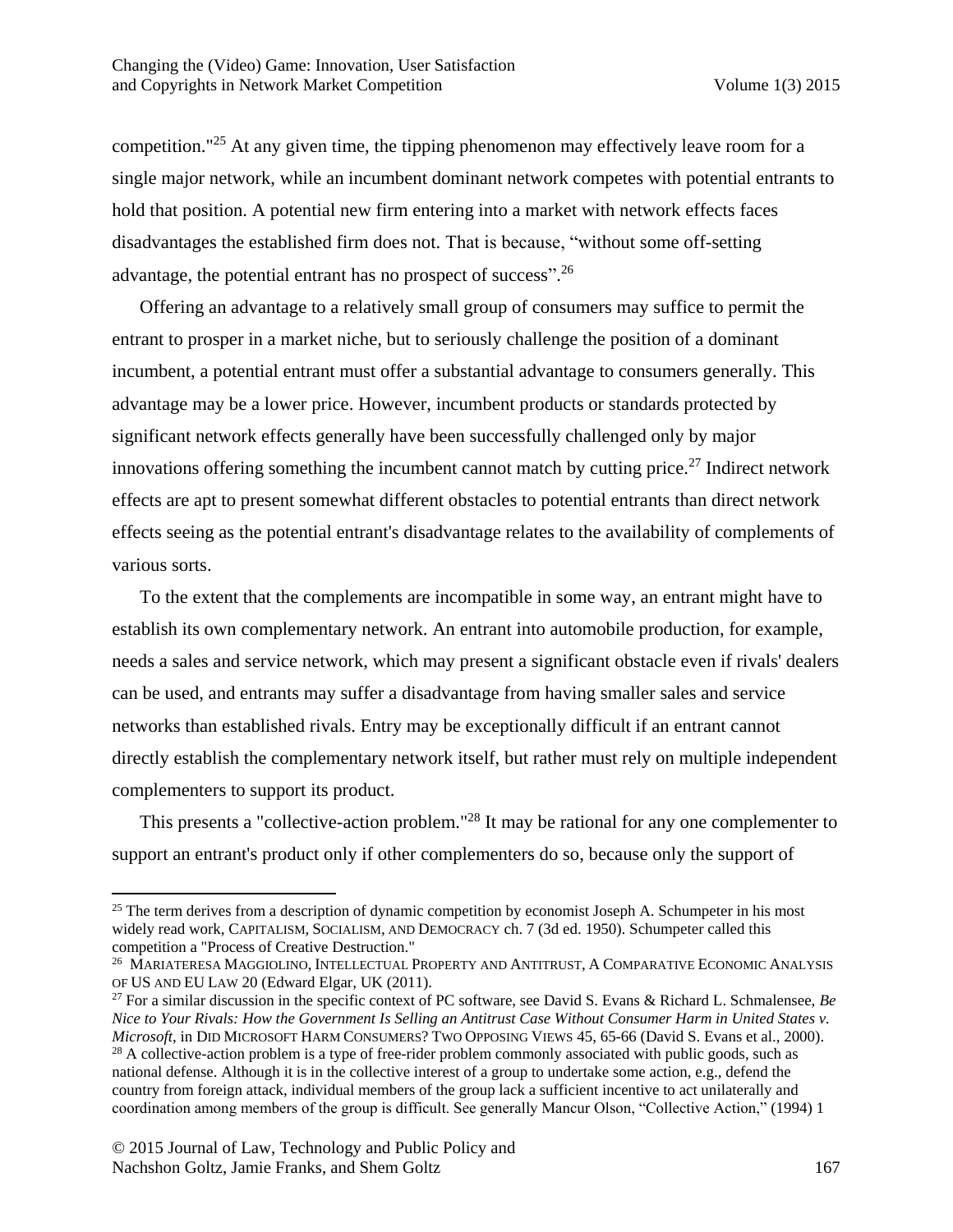many complementers would permit the entrant to succeed to the point at which any of the complementers profit from supporting the entrant. The producer of a motor vehicle using an entirely new fuel would face this sort of difficulty in getting gasoline stations to distribute the new fuel, even though the stations might find distributing it profitable when enough of them do so and the new technology is widely adopted by the car-buying public.

## **2.2 Competing through Innovation in Network Markets**

Those who research strategic management and economics have discussed the ways in which new firms can challenge and replace established firms in non-network markets.<sup>29</sup> These researchers have found that technological discontinuities provide opportunities for challengers to enter the marketplace, and that incumbents may find it difficult to adapt to environmental change.<sup>30</sup>

Economic models "may [also] overstate the extent to which preemptive actions help monopolies".<sup>31</sup> Reinganum<sup>32</sup> found that, "preemption helped monopolies persist when challenged by incremental innovation, but radical innovation helped firms challenge monopolies".<sup>33</sup> Reinganum also found that the extent of this radicalism is important too. Many researchers treat innovation as if it is either radical yet incompatible or incremental and

 $\overline{a}$ 

THE NEW PALGRAVE: A DICTIONARY OF ECONOMICS 474 (John Eatwell et al. eds., 1994); MANCUR OLSON, THE LOGIC OF COLLECTIVE ACTION ch. 1 (2d ed. 1971); R.H. Coase, *The Problem of Social Cost*, 3 J.L. & ECON. 1 (1960). Collective-action problems are familiar in law. See, e.g., Frank I. Michelman, *Property, Utility, and Fairness: Comments on the Ethical Foundations of "Just Compensation" Law*", 80:6 HARV. L. REV. 1165, at 1174- 76 (1967). Collective-action problems are commonplace in antitrust. The benefits of competition derive from the fact that competitors normally cannot solve their collective-action problem and act in concert, rather than compete. In addressing collusion and monopoly, it has been argued that antitrust law is preferred to contract law because a collective-action problem prevents the victims of collusion and monopoly from contracting away such problems. See Guido Calabresi, *Transaction Costs, Resource Allocation and Liability Rules-A Comment*, 11 J.L. & ECON. 67, at 70-71 (1968).

<sup>29</sup> See Willow A. Sheremata, *Competing through Innovation in Network Markets: Strategies for Challengers,* 29:3 THE ACADEMY OF MANAGEMENT REVIEW 359 (2004).

<sup>30</sup> P. Anderson & M.L. Tushman, *Technological discontinuities and dominant designs: A cyclical model of technological change*, 35 ADMINISTRATIVE SCIENCE QUARTERLY, 51-73 (1990); M.B. Lieberman & D. B. Montgomery, *First-mover advantage,* 9 STRATEGIC MANAGEMENT JOURNAL 41-58 (1988); M.L.Tushman & P. Anderson, *Technological discontinuities and organizational environments*, 31 ADMINISTRATIVE SCIENCE QUARTERLY, 439-465 (1986).

<sup>31</sup> Richard J. Gilbert & David M. G. Newberry, *Preemptive Patenting and the Persistence of Monopoly*, 72:3 AMERICAN ECONOMIC REVIEW 514 (1982)

<sup>32</sup> Jennifer F. Reinganum, *Uncertain Innovation and the Persistence of Monopoly*, 73:4 AMERICAN ECONOMIC REVIEW 741 (1983).

<sup>33</sup> Sheremata, *supra* note 29.

<sup>© 2015</sup> Journal of Law, Technology and Public Policy and Nachshon Goltz, Jamie Franks, and Shem Goltz 168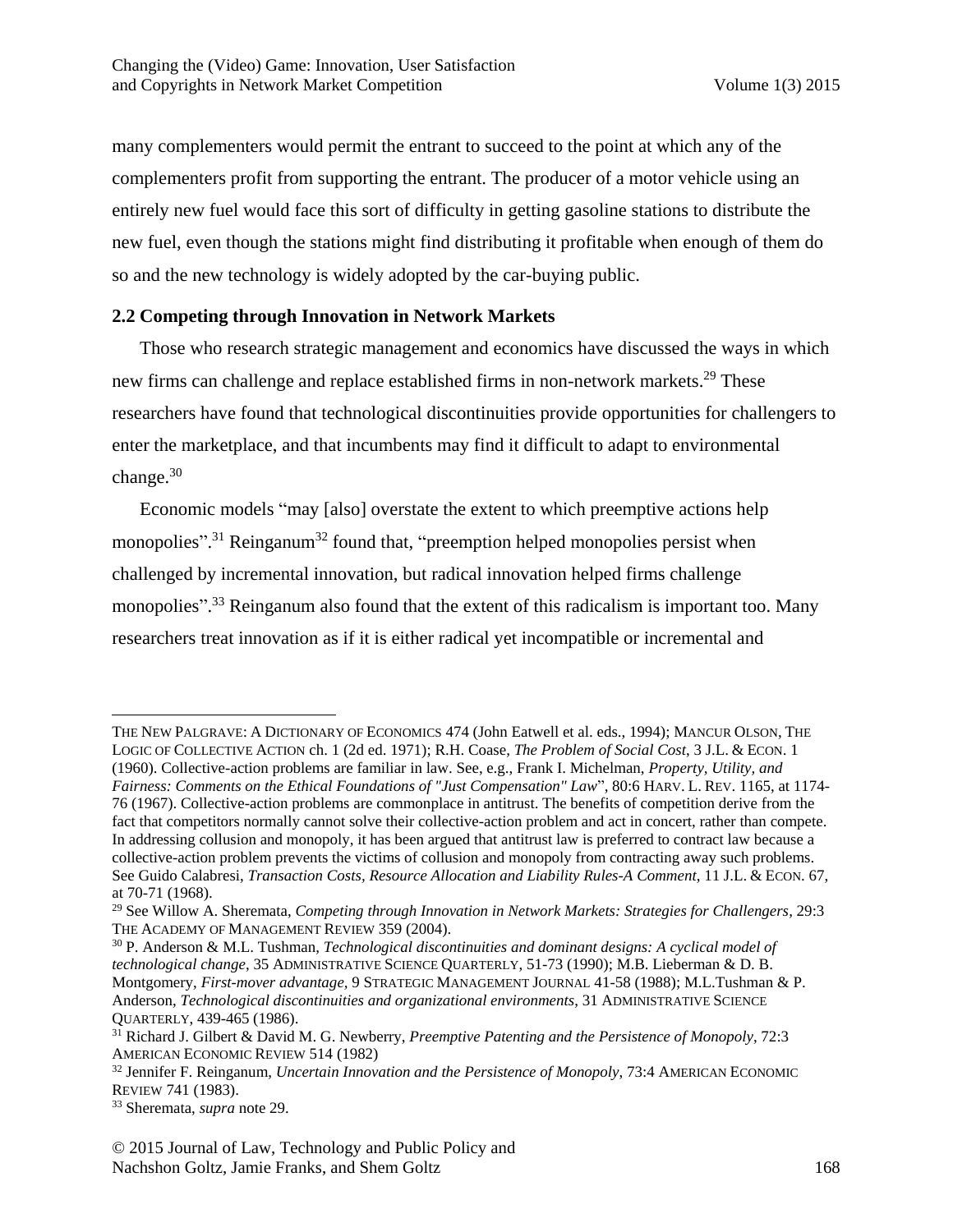compatible, rather "than a point in two-dimensional space".<sup>34</sup> However, how radical and how compatible a new innovation is are both matters of degree, the first moving from incremental (small) improvements to radical (large) improvements and the second from perfect compatibility to perfect incompatibility.

Innovative moves that are highly radical tend to break traditional designs and models, therefore becoming incompatible with the old, yet dominant, products. <sup>35</sup> However, most innovative moves are not radical, but instead sit in between "not very new" and "substantially new but not paradigm breaking".<sup>36</sup>

#### **2.3 Digital Consumer Networks and Producer-Consumer Collaboration**

Traditionally, the producer designs, makes, and distributes new goods.<sup>37</sup> Consumers then buy these products, with no input on the design, production or distribution process of the firm. Consumer input tends to be limited market research activities or customer reviews. As such, a classical understanding of economics assumes a strict separation between producers and consumers, with collaboration only occurring between different producers in joint venture partnerships. 38

The relationship between the creating firm and its customers is evolving. The traditional separation between producer and consumer is no longer the norm as technological developments in the innovation process have triggered new forms of collaboration between these producers and consumers, allowing the relationship between a firm and its customers to change.<sup>39</sup> As such, there is a relaxation and step away from the conventional belief that producers and consumers

 $\overline{a}$ 

<sup>34</sup> Ibid.

<sup>35</sup> Giovanni Dosi, *Technological paradigms and technological trajectories: A suggested interpretation of the determinants and direction of technological change,* 11:3 RESEARCH POLICY 147 (1982); Rebecca M. Henderson & Kim B. Clark, *Architectural Innovation: The Reconfiguration of Existing Product Technologies and the Failure of Established Firms*, 35:1 ADMINISTRATIVE SCIENCE QUARTERLY 9 (1990).

<sup>36</sup> NATHAN ROSENBERG, INSIDE THE BLACK BOX: TECHNOLOGY AND ECONOMICS (New York: Cambridge University Press, 1982); ABBOTT PAYSON USHER, A HISTORY OF MECHANICAL INVENTIONS: REVISED EDITION (New York: McGraw-Hill, 1954).

<sup>37</sup> See Reina Y Arakji & Karl Reiner Lang, *Digital Consumer Networks and Producer-Consumer Collaboration: Innovation and Product Development in the Video Game Industry*, 24:2 J. OF MANAGEMENT INFORMATION SYSTEMS 195 (2007).

<sup>38</sup> Patrick Greenlee, *Endogenous Formation of Competitive Research Sharing Joint Ventures*, 53:3 THE JOURNAL OF INDUSTRIAL ECONOMICS 355 (2005).

<sup>39</sup> Satish Nambisan, *Information Systems as a Reference Discipline for New Product Development*, 27:1 MIS QUARTERLY 1 (2003); Stefan Thomke & Eric von Hippel, *Customers as Innovators: A New Way to Create Value*, HARVARD BUSINESS REVIEW (2002), https://hbr.org/2002/04/customers-as-innovators-a-new-way-to-create-value.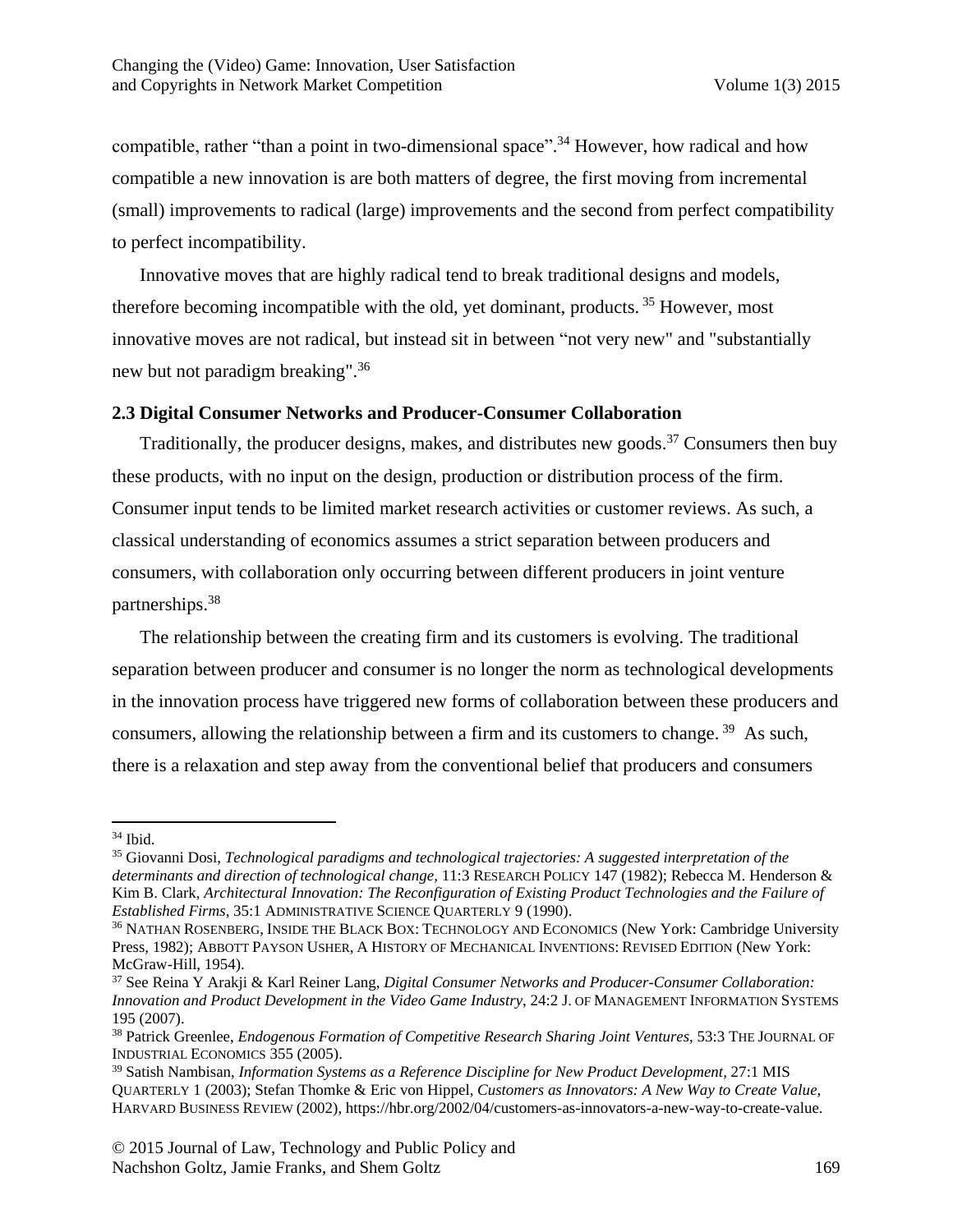are completely separate entities. We have already seen this phenomenon in the creation of new medical and sports products, as influenced by trendsetters in those industries. <sup>40</sup> This outsourcing has now shifted, at an unprecedented level, to the digital realm; beginning with open-source software projects and now to the digital entertainment industry.<sup>41</sup>

## **2.4 Digital Consumer Networks**

While many companies consider their consumers in the development of new products, some firms in the digital entertainment industry have gone a step further by outsourcing the innovation process to their user-networks. According to Von Hippel, "lead-users are consumers who experience needs for particular products ahead of the general users who will develop these needs later on".<sup>42</sup> They therefore are "need-forecasting" agents, inspiring new product designs that meet these needs. On the other hand, this paper defines digital consumer networks as online communities of consumers. These communities share similar interests and use the Internet to connect with likeminded users to discuss digital products as well as take part in their design, development, and distribution.<sup>43</sup>

Through opening a portion of their proprietary digital content to the public for input and transformation, the firms are thus allowing these networks to create new products that can in turn be used in the innovation process. Doing so, however, transfers some of the intellectual property rights from the producer to their consumers. The video game industry has proven to be a leader in this opening and making available of digital content to consumers in the hopes of userparticipation in wide-scale product design.<sup>44</sup>

## **2.5 Firm-hosted Commercial Online Communities**

 $\overline{\phantom{a}}$ 

Online communities were originally created with the intention to generate the "sense of belonging that was lost during the shift from community to society."<sup>45</sup> People found other similar

<sup>40</sup> ERIC VON HIPPEL, DEMOCRATIZING INNOVATION (Cambridge: MIT Press, 2005).

<sup>41</sup> LAWRENCE LESSIG,,FREE CULTURE: HOW BIG MEDIA USES TECHNOLOGY AND THE LAW TO LOCK DOWN CULTURE AND CONTROL CREATIVITY (New York: The Penguin Press, 2004).

<sup>42</sup> Eric von Hippel, *Lead Users: A Source of Novel Product Concepts*, 32:7 MANAGEMENT SCIENCE 791 (1986).

<sup>43</sup> Reina Arakji and Karl Lang, *Digital Consumer Netowrks and Producer-Consumer Collaboration: Innovation and Product Development in the Video Game Industry*, JOURNAL OF MANAGEMENT INFORMATION SYSTEMS (2007). <sup>44</sup> *Id.*

<sup>45</sup> Eileen Fischer, Julia Bristor & Brenda Gainer, *Creating or Escaping Community? An Exploratory Study of Internet Consumers' Behaviors*, 23:1 ADVANCES IN CONSUMER RESEARCH 178 (1996); See Caroline Wiertz & Ko de Ruyter, *Beyond the Call of Duty: Why Customers Contribute to Firm-hosted Commercial Online Communities*, 28:3 ORGANIZATION STUDIES 347 (2007).

<sup>© 2015</sup> Journal of Law, Technology and Public Policy and Nachshon Goltz, Jamie Franks, and Shem Goltz 170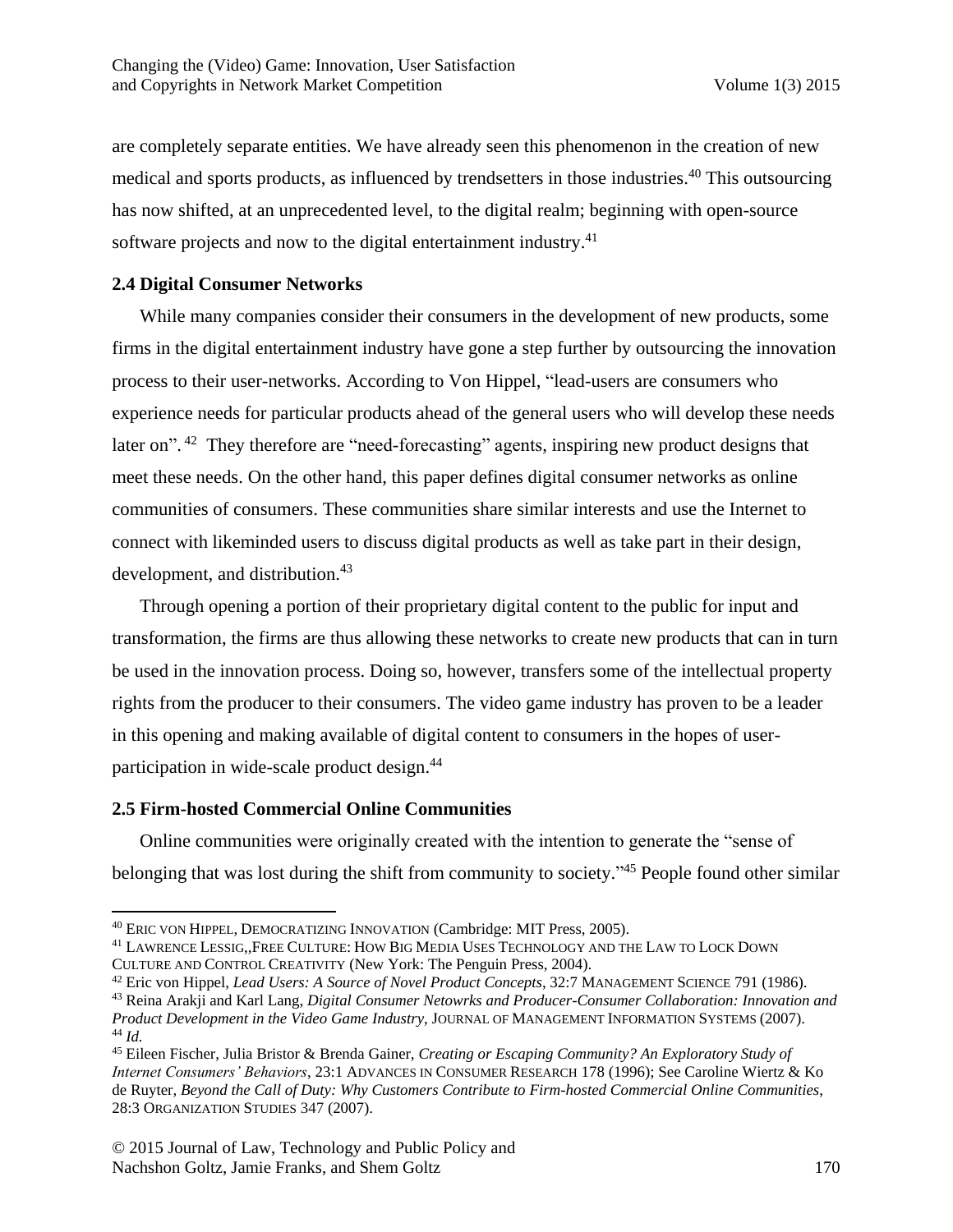individuals online as a way to foster support, connections, and exchange information. <sup>46</sup> By the mid-1990s, the commercial potential of these groups was recognized and disseminated in business management materials. <sup>47</sup> As a result numerous organizations began to explore opportunities for building their own communities online.

These company-hosted online communities of customers are where this paper focuses its research. We define these communities as networks of firm customers who come together to coproduce and consume content in a shared interest through the exchange of intangible resources. These intangible resources can include: information, knowledge, and socio-emotional support, to name a few. 48

## **3. Method**

 $\overline{\phantom{a}}$ 

The tables on the following pages describe the new game maps that were used in this research. User-satisfaction was assessed on a scale of 1-10 based on users' ratings and written feedback in the online communities of Minecraft and Call of Duty. The innovation level was assessed by the authors on a scale of 1-10 in comparison to existing game maps. Innovation levels of 8 or higher are considered radical. Statistical analysis was done using SSPS software. Before discussing the results of the user-satisfaction assessment, each of the Minecraft and Call of Duty game maps are described below.

#### **Minecraft<sup>49</sup>**

| <b>Map Name</b> | <b>Date</b>    | <b>Description</b> | <b>Visual</b> |
|-----------------|----------------|--------------------|---------------|
| Memory of Earth | April 25, 2014 | Overgrown Town     |               |

<sup>46</sup> STACEY E. BRESSLER & CHARLES E. GRANTHAM, COMMUNITIES OF COMMERCE: BUILDING INTERNET BUSINESS COMMUNITIES TO ACCELERATE GROWTH, MINIMIZE RISK, AND INCREASE CUSTOMER LOYALTY (New York: McGraw-Hill, Inc., 2000).

<sup>47</sup> JOHN HAGEL & ARTHUR G. ARMSTRONG, NET GAIN: EXPANDING MARKETS THROUGH ONLINE COMMUNITIES (Harvard Business School Press, 1997).

<sup>48</sup> Brian Butler, Lee Sproull, Sara Kiesler & Rober Kraut, *Community Effort in Online Groups: Who Does the Work and Why?* in SUZANNE P. WEISBAND (ED.), LEADERSHIP AT A DISTANCE: RESEARCH IN TECHNOLOGICALLY-SUPPORTED WORK (New York: Taylor & Francis Group, LLC, 2008).

<sup>49</sup> Minecraft, http://www.minecraftsurvivalgames.com/forums/AcceptedMaps/

<sup>© 2015</sup> Journal of Law, Technology and Public Policy and Nachshon Goltz, Jamie Franks, and Shem Goltz 171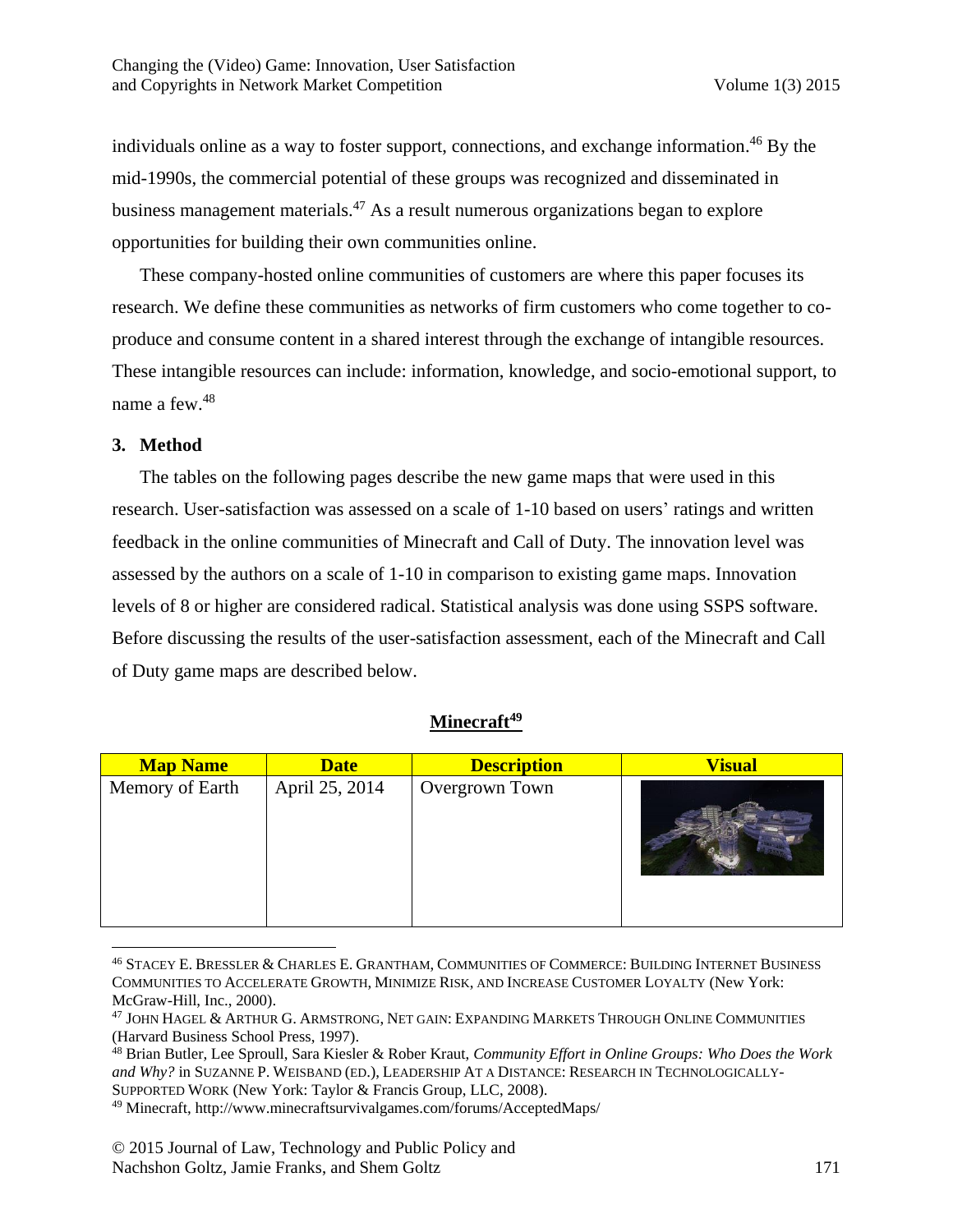| <b>Map Name</b>     | <b>Date</b>     | <b>Description</b>     | <b>Visual</b> |
|---------------------|-----------------|------------------------|---------------|
| The Eye of Horus    | April 24, 2014  | Desert                 |               |
| Winds of Change     | January 8, 2014 | <b>Land of Pirates</b> |               |
| <b>Mortal Skies</b> | March 20, 2014  | <b>Steam Punk</b>      |               |
| Moonbase 9          | March 19, 2014  | Moon                   |               |
| Ancient Japan       | May 4, 2013     | Old Japanese Village   |               |
| The Lobby Games     | Oct 15, 2013    | Hub of the Server      |               |
| Origins             | Sep 11, 2013    | Lost Island            |               |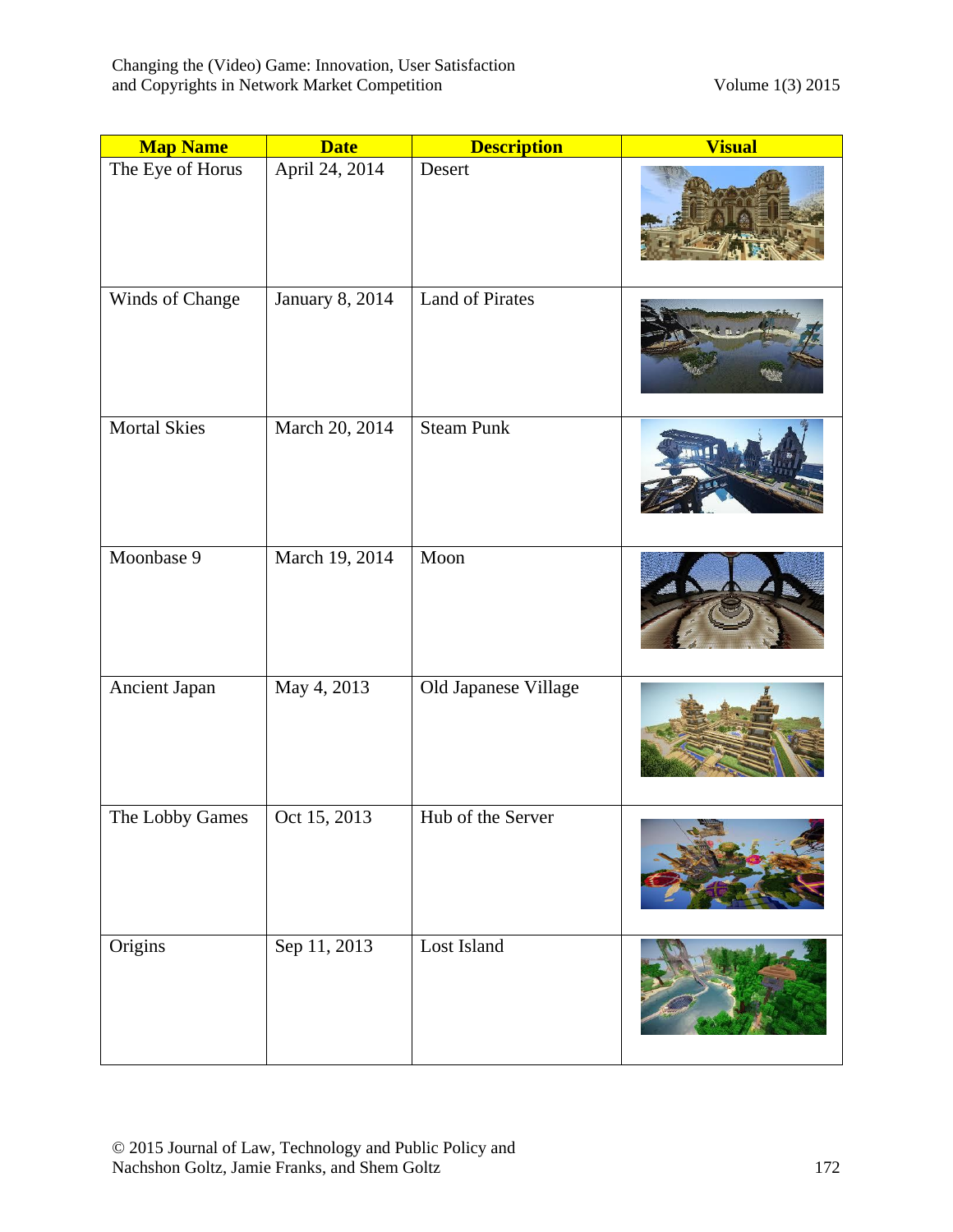# **Call of Duty<sup>50</sup>**

| <b>Map Name</b> | <b>Date</b>      | <b>Description</b>               | <b>Visual</b> |
|-----------------|------------------|----------------------------------|---------------|
| Fog             | January 28, 2014 | Dark Campsite                    |               |
| Bay View        | January 28, 2014 | Coastal Californian<br>Boardwalk |               |
| Containment     | January 28, 2014 | Mexican Village                  |               |
| Ignition        | January 28, 2014 | Aging Space Launch<br>Facility   |               |
| Ruins           | April 3, 2014    | Mayan Jungle                     |               |
| Behemoth        | April 3, 2014    | Massive Excavation<br>Vehicle    |               |

 $\overline{\phantom{a}}$ <sup>50</sup> http://community.callofduty.com/community/call\_of\_duty/english/ghosts/forums;

http://community.callofduty.com/community/call\_of\_duty/english/ghosts/forums/general\_discussion/search.jspa?q= maps

<sup>© 2015</sup> Journal of Law, Technology and Public Policy and Nachshon Goltz, Jamie Franks, and Shem Goltz 173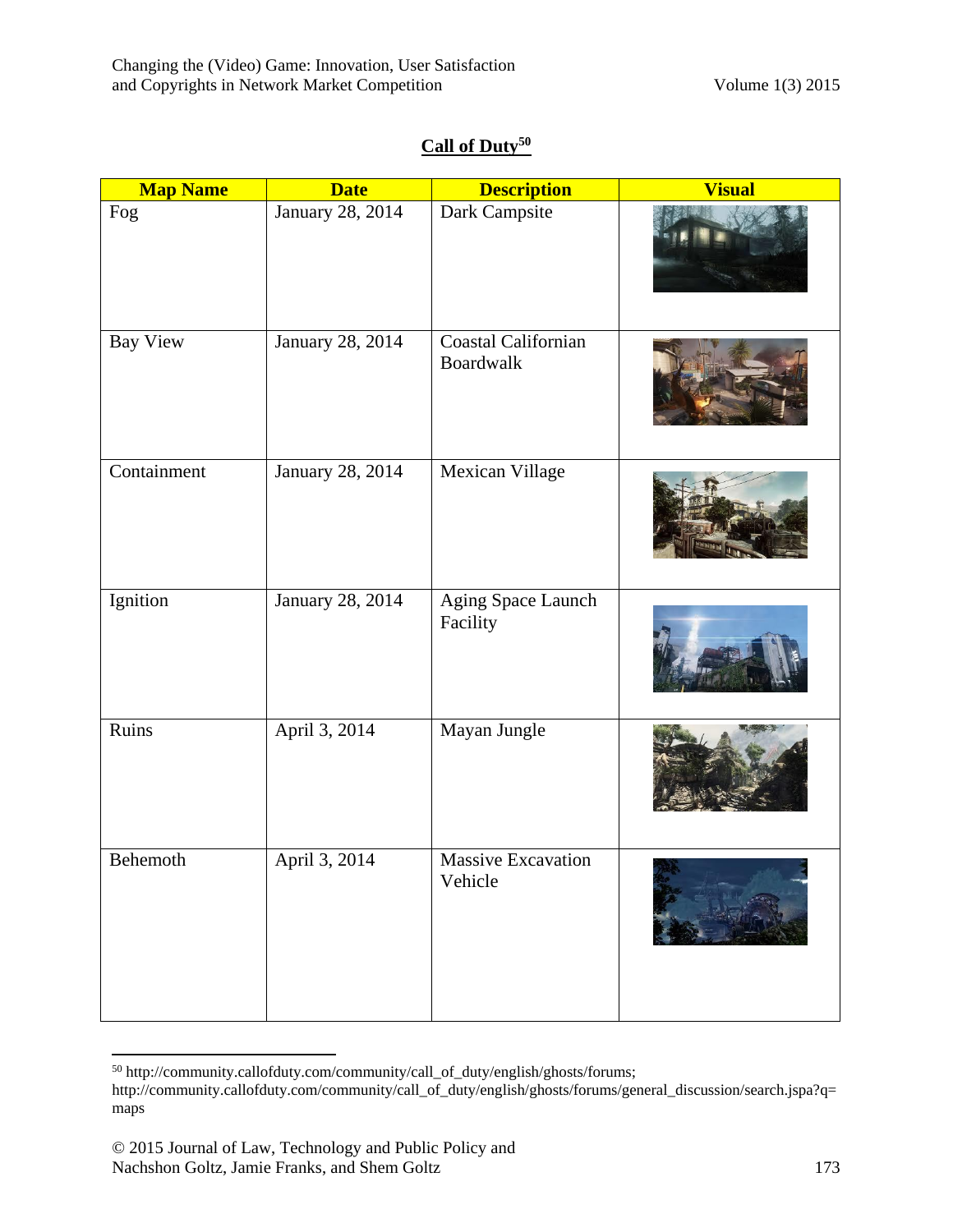| <b>Map Name</b> | <b>Date</b>   | <b>Description</b>                | <b>Visual</b> |
|-----------------|---------------|-----------------------------------|---------------|
| Unearthed       | April 3, 2014 | An Alien Dig Site                 |               |
| Collision       | April 3, 2014 | Cargo Ship Crushed<br>into Bridge |               |

## **4. Results**

The assessment generated the following results:

## **Minecraft<sup>51</sup>**

| <b>Map Name</b>      | <b>Date</b>     | <b>Description</b>     | <b>Innovation</b><br><b>level</b> | <b>User</b><br><b>Satisfaction</b> |
|----------------------|-----------------|------------------------|-----------------------------------|------------------------------------|
| Memory of Earth      | April 25, 2014  | Overgrown Town         |                                   |                                    |
| The Eye of Horus     | April 24, 2014  | Desert                 |                                   |                                    |
| Winds of Change      | January 8, 2014 | <b>Land of Pirates</b> | 6                                 |                                    |
| <b>Mortal Skies</b>  | March 20, 2014  | <b>Steam Punk</b>      |                                   |                                    |
| Moonbase 9           | March 19, 2014  | Moon                   |                                   |                                    |
| <b>Ancient Japan</b> | May 4, 2013     | Old Japanese village   | 6                                 |                                    |
| The Lobby Games      | Oct 15, 2013    | Hub of the Server      | 8                                 |                                    |
| Origins              | Sep 11, 2013    | Lost Island            | 10                                |                                    |

## **Call of Duty<sup>52</sup>**

| <b>Map Name</b> | <b>Date</b>      | <b>Description</b>  | <b>Innovation</b><br><b>level</b> | <b>User</b><br><b>Satisfaction</b> |
|-----------------|------------------|---------------------|-----------------------------------|------------------------------------|
| Fog             | January 28, 2014 | Dark Campsite       |                                   |                                    |
| Bay View        | January 28, 2014 | Coastal Californian |                                   |                                    |
|                 |                  | <b>Boardwalk</b>    |                                   |                                    |

 $\overline{\phantom{a}}$ <sup>51</sup> http://www.minecraftsurvivalgames.com/forums/AcceptedMaps/

 $52 \text{ http://community.callofduty.com/comunity/call_of_duty/english/ghosts/forms};$ 

http://community.callofduty.com/community/call\_of\_duty/english/ghosts/forums/general\_discussion/search.jspa?q= maps

<sup>© 2015</sup> Journal of Law, Technology and Public Policy and Nachshon Goltz, Jamie Franks, and Shem Goltz 174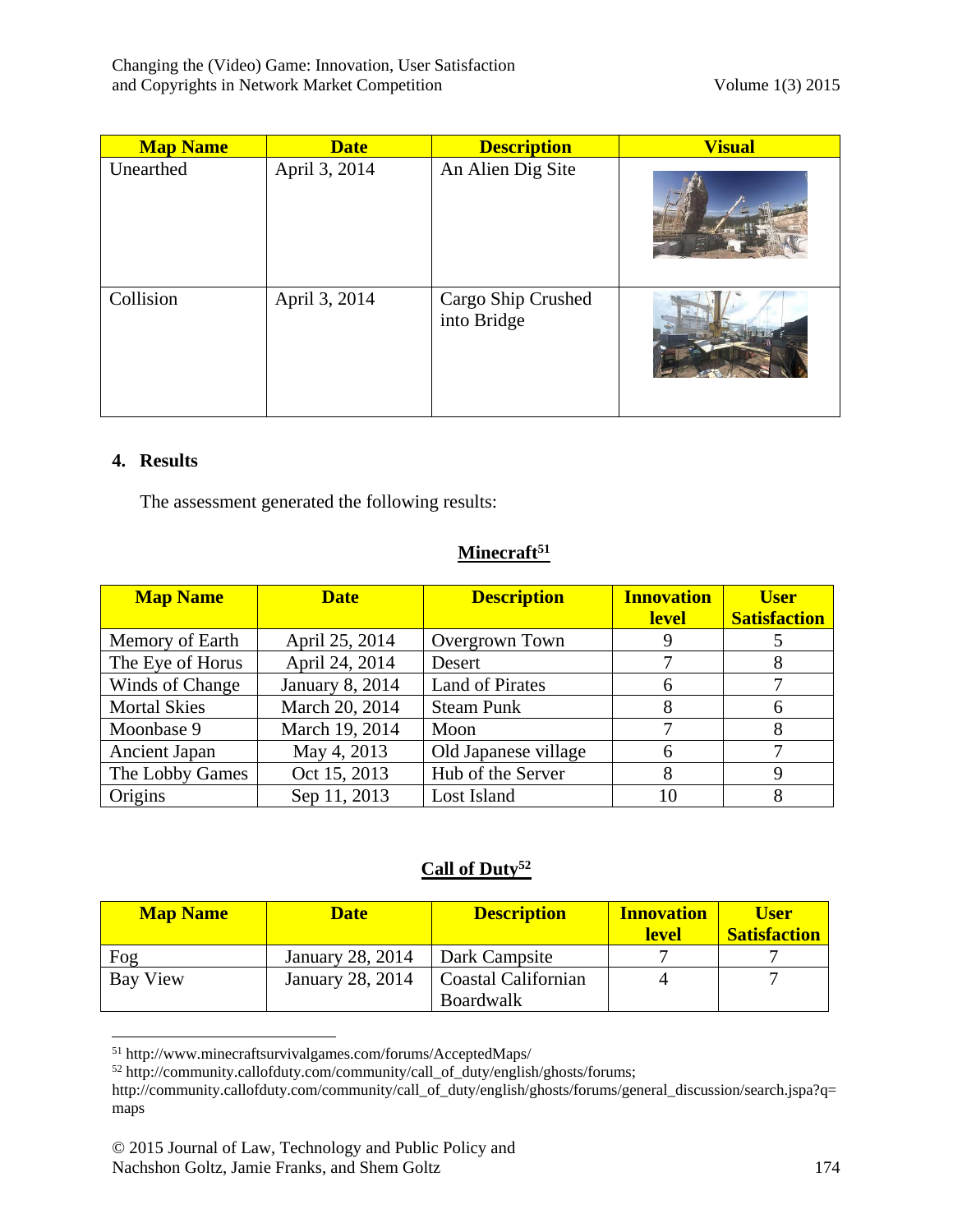| <b>Map Name</b> | <b>Date</b>      | <b>Description</b>                   | <b>Innovation</b><br><b>level</b> | <b>User</b><br><b>Satisfaction</b> |
|-----------------|------------------|--------------------------------------|-----------------------------------|------------------------------------|
| Containment     | January 28, 2014 | Mexican Village                      | 4                                 |                                    |
| Ignition        | January 28, 2014 | Aging Space Launch<br>Facility       | 4                                 |                                    |
| Ruins           | April 3, 2014    | Mayan Jungle                         | 5                                 |                                    |
| Behemoth        | April 3, 2014    | <b>Massive Excavation</b><br>Vehicle | 5                                 |                                    |
| Unearthed       | April 3, 2014    | An Alien Dig Site                    | 5                                 |                                    |
| Collision       | April 3, 2014    | Cargo Ship Crushed<br>into Bridge    | 5                                 |                                    |

Overall, an analysis of the results shows insignificant negative correlation between innovation and satisfaction - the higher the innovation the lower the satisfaction and vice versa. When comparing across the games, Minecraft is higher in innovation with a mean of 7.62 while Call of Duty has a mean is 4.87. Minecraft is also higher in user satisfaction with a mean of 7.25 while Call of Duty has a mean of 6.0.

Half of the Minecraft game maps were found to be radically innovative. In comparison, Call of Duty ranks low in innovation level, with only one game map ranking at above a 5. Call of Duty innovation level averages at 4.9.

#### **5. Discussion**

The results do not support the paper's prediction that there will be a significant positive correlation between innovation and user satisfaction. Nonetheless, it does support the prediction that both innovation and user satisfaction will be higher in Minecraft than in Call of Duty. The first prediction is based on the assumption that innovative game maps enhance user satisfaction and vice-versa. The second prediction was based on the reasoning that where the maps are user generated and a player would have more control over the game maps in which the game is played, both the innovation and his or her user experience and overall enjoyment would be heightened.

Firstly, it seems as if more innovation does not necessarily mean more user satisfaction. There is no clear connection between higher levels of innovation with higher user satisfaction. Although in Minecraft the extremely innovative game map "Lost Island" (innovation = 10) had a similarly high level of user satisfaction (user satisfaction  $= 8$ ), at the same time the innovative game map "Overgrown Town" (innovation = 9) only had a user satisfaction level of 5.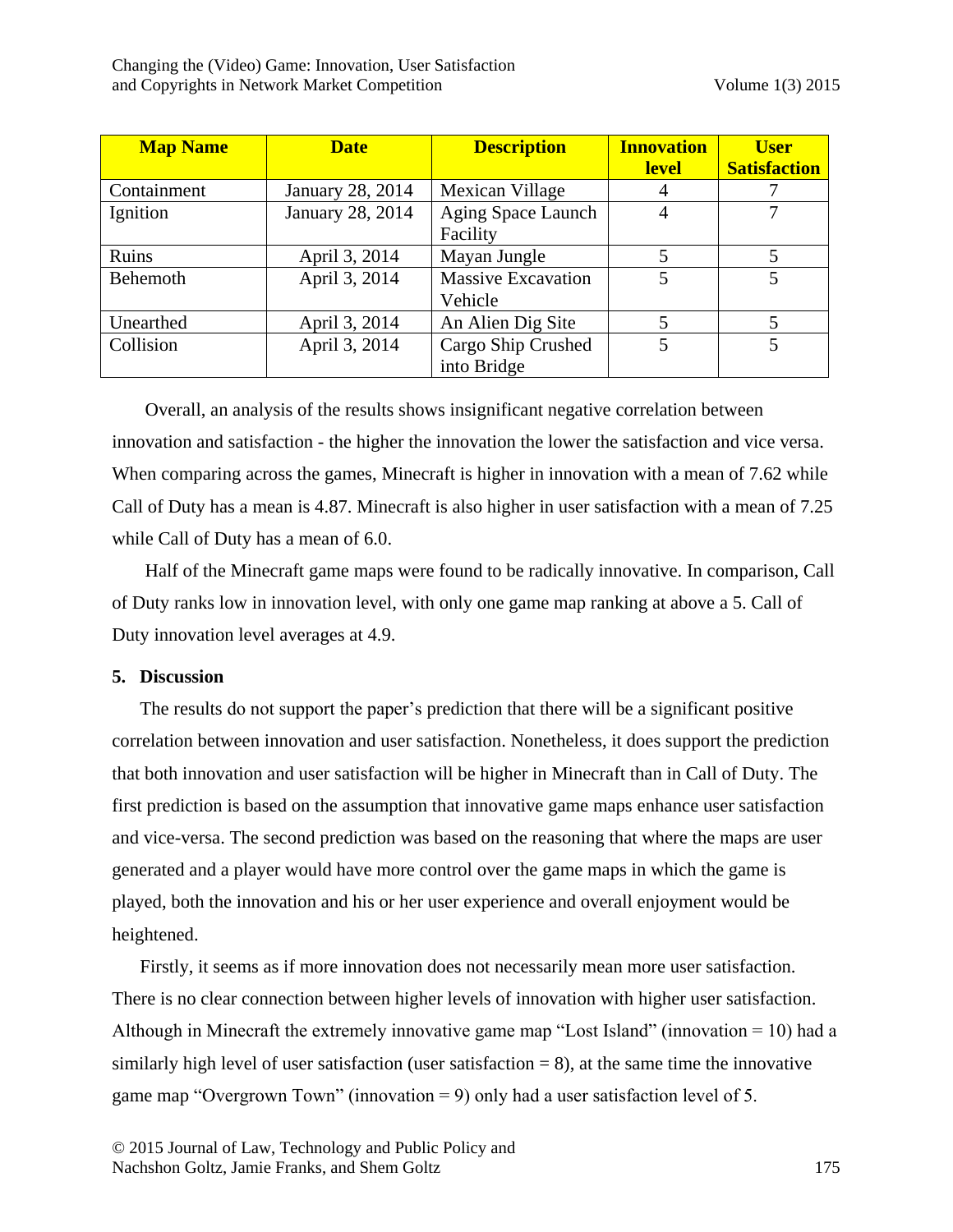Furthermore, game maps with an innovation level of 7 had a user satisfaction level of 8. In comparison, in Call of Duty, game maps with lower innovation levels like that of the "Mexican Village" and "Coastal California Boardwalk" had the same moderately high level of user satisfaction (user satisfaction  $= 7$ ) as a game map with higher innovation ("Dark Campsite" at 7). Thus, the initial assumption that innovation would always create a more enjoyable gaming experience was not supported.

These results also indicate that there is no direct connection between innovation and user satisfaction. We must then ask what other factors contribute to user satisfaction? Is it the characters in the game, the specific missions, how the game is played? At the same time, can innovation impede enjoyment? Is it possible these players crave structure in their games and that the power to create is too open-ended? Only with further exploration into the online communities of these games can these questions be truly explored. It is however clear that innovation is not the only indicator or influencer of user satisfaction and digital entertainment firms should be aware of this fact.

That being said, Minecraft, the more innovative game, did have a higher level of user satisfaction overall compared to Call of Duty. We might then be able to conclude that while specific innovative portions of a game may not directly result in a better gaming experience, video game players are generally more satisfied with a gaming experience if there is some sort of innovative quality in that game. However, further research using a broader data pool, including more online communities and games that fall along the innovation spectrum, would be required in order to confirm such a thesis.

The data also suggests that Minecraft players experienced a greater fluctuation in the level of their user satisfaction compared to those playing Call of Duty, the game with less overall innovation. That is, in Minecraft the levels of user satisfaction varied within the range of 5 to 9, while in Call of Duty user satisfaction was ranked at only 5 or 7. This is interesting considering the lack of connection between innovation and user satisfaction. It is therefore unclear whether this fluctuation in user satisfaction is actually caused by the raised levels of innovation or if other elements of the game contribute to these inconsistent results.

Finally, and unsurprisingly, "radical innovation" – being an innovation level of 8 or higher – was only found in the more innovative game (Minecraft). Considering innovation and user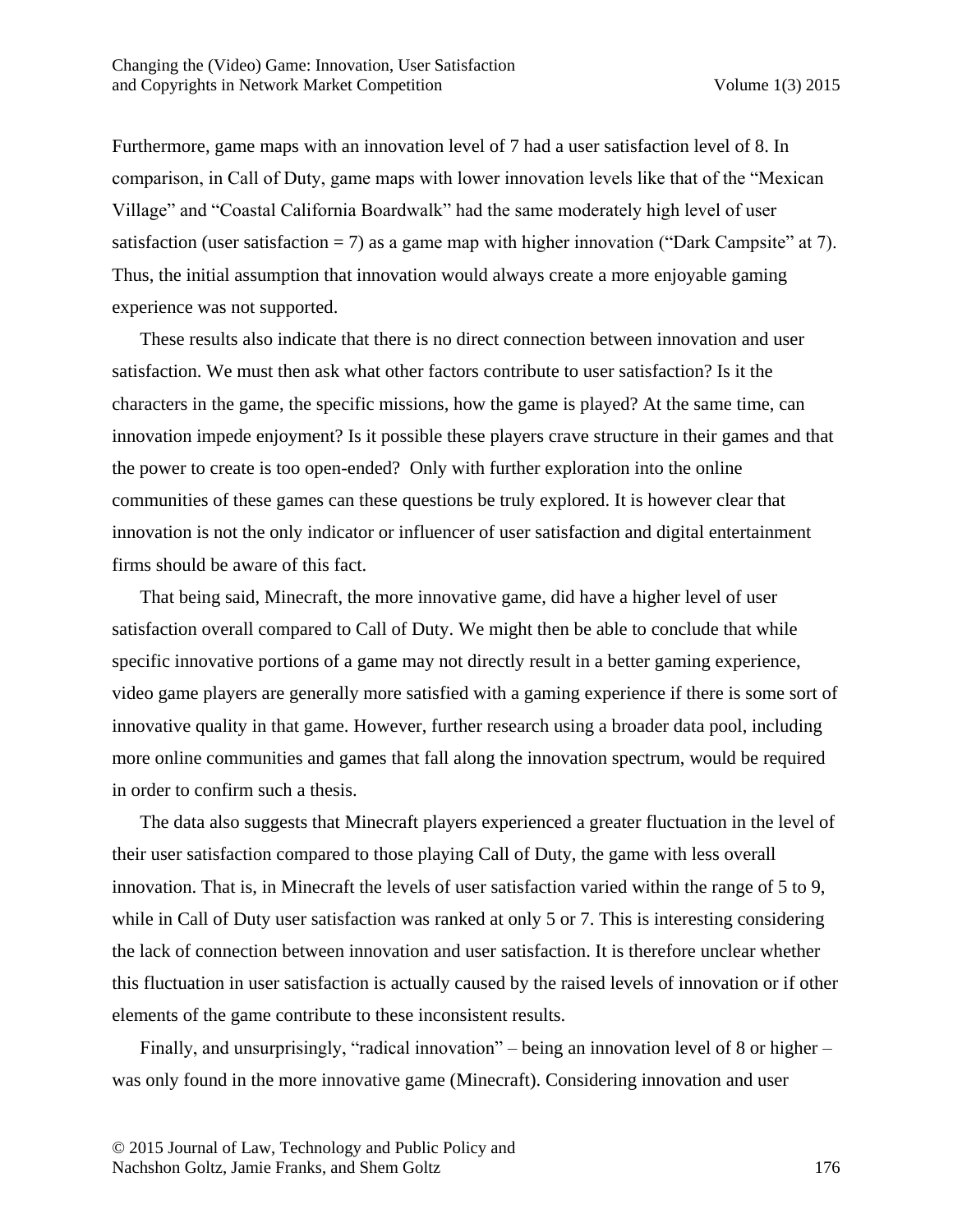creativity seems to be the root of the Minecraft experience, any other result would be unexpected. The question then becomes: what is the impact of this radical innovation? What legal implications, particularly in the realm of intellectual property, does the power to create have on users and video game producers alike? These questions will now be explored.

#### **6. Copyright Implications**

It is assumed that the Minecraft's innovation discussed above stems mainly from its reliance on creativity and user-generated content (UGC). As noted by Lastowka, being a game that is primarily about making new things, Minecraft lets players "discover their own creativity," valuing this creativity to the same extent as the creativity of the game's creator.<sup>53</sup> A perfect example of this process occurred while the game was in beta testing when the lead developer discovered that a 15 year old player named Hippoplatimus created a new modification called "pistons" that was posted and downloadable online.<sup>54</sup> In fact, pistons were later incorporated into the game as an official modification and Hippoplatimus now receives credit in the game's end text.<sup>55</sup> Official modifications are not the only medium for player creativity. Minecraft is fairly simple, and is considered an open-world or "sandbox" game. The player has no specific goals, but instead explores and creates within the game as desired.

This exploration and creativity is limitless within the game. Minecraft generates new terrain as the player explores its worlds, while these players collect and rearrange the game's elements into new structures and items. As noted by Schlinsog, "Within the game, dedicated users have created detailed reproductions of objects and spaces, such as the Enterprise from *Star Trek* and Kings Landing from *Game of Thrones*." In addition to these worlds, players have also created modifications like that by Hippoplatimus, which change how the game can be played.<sup>56</sup> As such, UGCs are key to the Minecraft experience.

The question then becomes, what role does the law of copyright play within this new realm of gaming? Specifically, are the UGCs of Minecraft's players safe from copyright infringement

<sup>53</sup> Greg Lastowka, *Minecraft*, Intellectual Property, and the Future of Copyright (17 January 2012) *Gamasutra: The Art & Business of Making Games*,

http://www.gamasutra.com/view/feature/134958/minecraft\_intellectual\_property\_.php.

<sup>54</sup> Melinda J. Schlinsog, *Endermen, Creepers, and Copyright: The Bogeymen of User-Generated Content in Minecraft*, 16 TUL. J. TECH. & INTELL. PROP. 185 (2013)

<sup>55</sup> *Id*. at 185-6.

<sup>56</sup> *Id*. at 186

<sup>© 2015</sup> Journal of Law, Technology and Public Policy and Nachshon Goltz, Jamie Franks, and Shem Goltz 177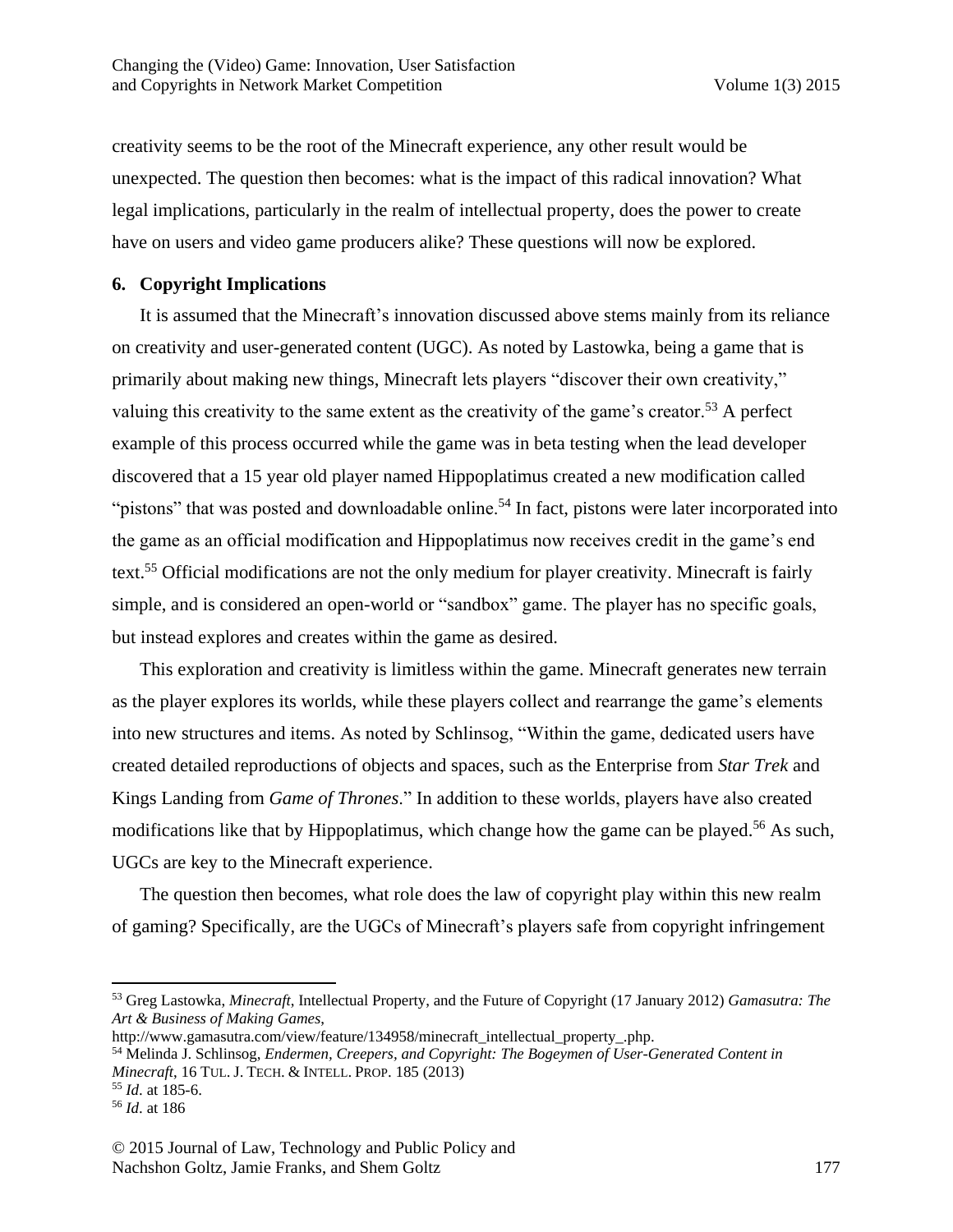claims? The answer lies in whether or not the UGC, "falls in the core of copyrightable subject matter."<sup>57</sup>

Although the idea of people creating their own content is not new to the law, UGCs in recent years have become a major social phenomenon with the rise of creation-sharing websites like YouTube and Facebook. To create a piece of UGC, a creator must make something that is not just a copy of pre-existing content. There must be an element of innovation and creativity in this new "thing." UGCs are then usually disseminated online, typically with large numbers of individuals viewing it after it is made.<sup>58</sup> As such, Hetcher observes, "...the basic requirements for copyrightability – originality and fixation – appear to be easily satisfied, at least by substantial portions of UGC."<sup>59</sup> UGCs can be created by anyone at home, including the 15-yearold gamer as discovered during the development of Minecraft.

It is well established that video games are protected under the law as a recognized form of Intellectual Property.<sup>60</sup> Copyright, patent, and trademark laws provide protections for game makers to "reap the benefits of their creativity" and sue individuals who seek to pirate or copy their work. These laws however, "generally discourage game developers from offering powerful creative tools to players."<sup>61</sup>

Lastowka notes that this connection between video game creativity and copyright was perfectly exemplified in litigation between Marvel and NCSoft beginning in 2004 over the game "City of Heroes." In City of Heroes the game contained a "Creation Engine," which let its players create superhero costumes. Marvel sued over this tool, claiming that the game's players were creating costumes that looked like Marvel characters, like Wolverine and Iron Man, therefore infringing Marvel's copyrights. Marvel held the position that: "…because NCSoft made the tools that enabled the infringing costumes and hosted them on its servers, it should be liable for the player-created copyright infringements.<sup>"62</sup>

<sup>57</sup> Steven Hetcher, *User-Generated Content and the Future of Copyright: Part One – Investiture of Ownership*, 10:4 VANDERBILT J OF ENTERTAINMENT AND TECH. LAW 863 (2008)

<sup>58</sup> *Id*.

<sup>59</sup> *Id*.

<sup>60</sup> Schlinsog, *supra* note 54 at 194-5 (concisely explains why video games are protected under copyright laws: video games qualify for copyright protection under computer programing as "literary works" and the audiovisual aspects as "audiovisual works." This means that both the underlying computer program and the audiovisual displays of a video game are protectable under the Copyright Act and thus the game as a whole is protected.)

<sup>61</sup> Lastowka, *supra* note 53.

<sup>62</sup> *Id*.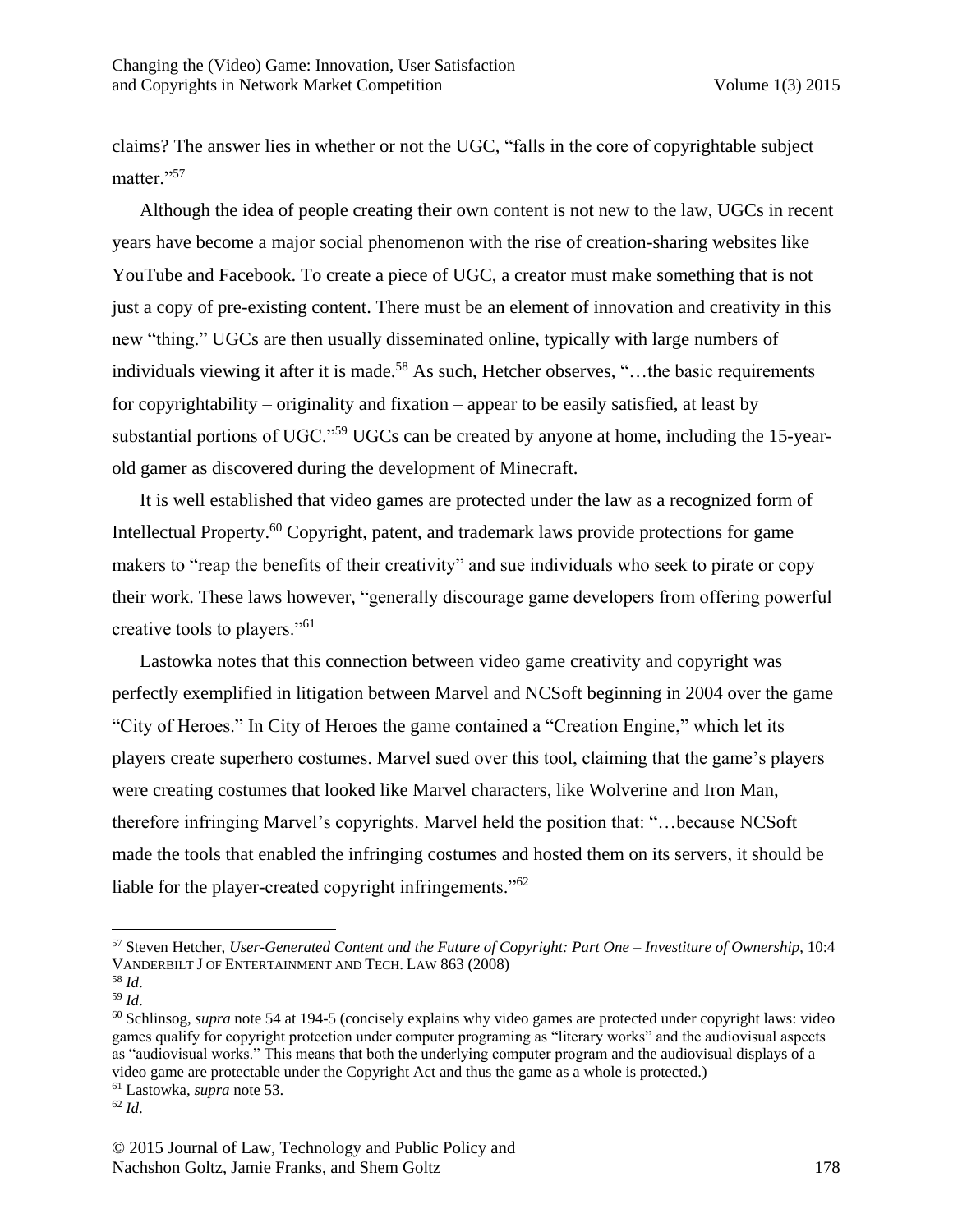Marvel's position would lead to the conclusion that hosts of online games would be liable for all player-created copyright infringements; if this were the case then no developer would ever host a sandbox game like Minecraft online.<sup>63</sup> In 1998 Congress passed the *Digital Millennium Copyright Act* (DMCA) to provide online hosts with some protections from these risks. As discussed by Lastowka, the DMCA:

> …Provides a safe harbor for service providers who unknowingly store infringing material that is created by users of the service: i.e. infringing superhero avatars created by players. However, to comply with the DMCA, the game company must follow certain formal requirements, including designating a DMCA agent and instituting a procedure for the swift removal of infringing content upon notification.<sup>64</sup>

NCSoft had complied with these DMCA rules by deleting many of the player-created costumes. Marvel however argued that this was not good enough and NCSoft was still liable due to it being "technologically complicit in the ongoing player infringements." The Federal Court never formally rejected this argument by Marvel, however the litigation ended when the parties settled outside of court. Lastowka notes that as a result of this case the issue of whether creative tools like the City of Heroes "Creation Engine" clearly infringe a party's copyrights is not conclusive.<sup>65</sup>

Although the NCSoft/Marvel case seems to be a warning against giving players creative tools within games, Minecraft does not face the same risks as NCSoft did. That is due to the fact that, unlike NCSoft, Minecraft does not host its players' content on proprietary servers and is therefore does not fall under the system of the DMCA and responsibility for its players' infringing creations.<sup>66</sup> This is unique to many sandbox games, including famous ones like "Second Life." With Minecraft, a copy of the game's code is downloaded to the computer of the player where the game is run and solely hosted.<sup>67</sup> As such, any of the copyright infringement burdens created by Minecraft players are pushed off the game on to those who do host the allegedly infringing content.<sup>68</sup>

 $63$  Ibid.

<sup>64</sup> Lastowka, *supra* note 53

<sup>65</sup> Lastowka further notes that DMCA is once again under attack in the pending Second Circuit Court of Appeals lawsuit between Viacom against YouTube.

<sup>&</sup>lt;sup>66</sup> Ibid.

<sup>67</sup> Schlinsog, *supra* note 54 at 189.

<sup>68</sup> Lastowka, *supra* note 53.

<sup>© 2015</sup> Journal of Law, Technology and Public Policy and Nachshon Goltz, Jamie Franks, and Shem Goltz 179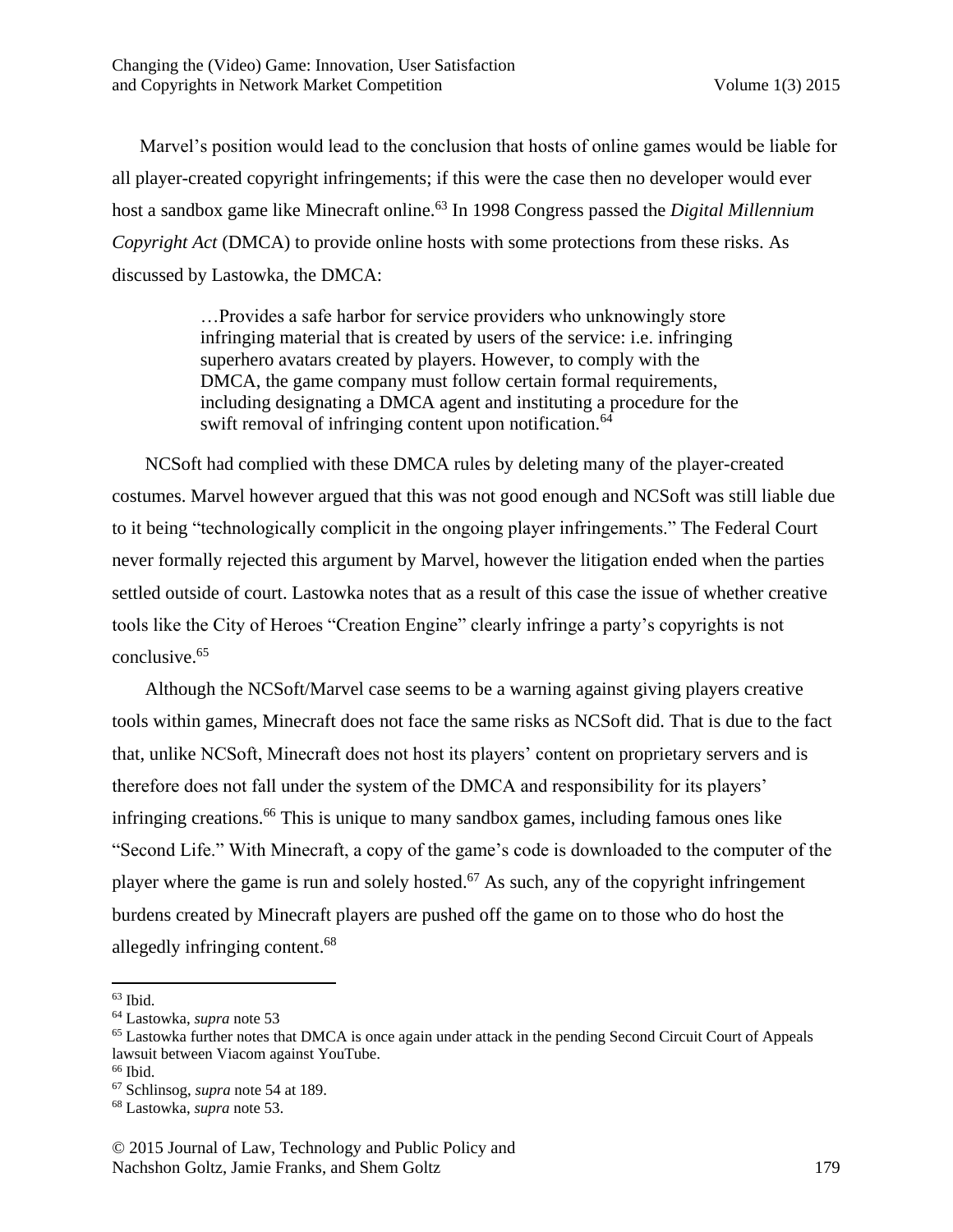Schlinsog also looks at the contractual provisions Minecraft engages with its players in regards to UGCs. Throughout the terms and conditions that players must agree to before downloading the game, there are two important features. One: creativity and thus the development of UGCs are encouraged, and two: it is explicitly clear that the content remains private to said user-creator. As she notes, "[t]his promise of user-ownership for any usercreat[ion]…demonstrates not only [the game's] permission for UGC, but also its incentivization of it through an ownership rights guarantee."<sup>69</sup>

The next issue then is: can these UGCs themselves be afforded their own copyright protections? The aspects of the UGCs created within Minecraft are composed of elements that are legally protected: the game's code and visual displays. However, Schlinsog asks, "[Since] the user has created the [new] code within Minecraft's framework, using the platform of the game, does the UGC disqualify itself from copyright protection by copying the game's expression or being a derivative work?" Furthermore, although the building blocks of a player's UGC are technically copyrightable, if the work itself infringes on another's rights then the law will not protect it.<sup>70</sup>

Finally, a player's UGC is likely not to be protected by the exemptions or defenses under the *Copyright Act* (the "Act") if found to be infringing. Under section 117 of the Act, adaptations of computer programs are exempted from copyright infringement. However, in *MAI Systems Corp. v Peak Computer Inc.* the court found that "the benefit of adaption status did not vest in users who are licensing the content" and when the developer owned the copies of the software and only licensed its use the section 117 exemptions was not applicable. Since the terms and conditions of Minecraft specifically state: "Although we give you permission to play our Game, we are still the owners of it," the *MAI* finding would apply.<sup>71</sup>

The defense of fair use is found in section 107 of the Act, and allows copyrighted material to be used without consent of the owner in certain circumstances. When determining if the doctrine of fair use applies, the Act provides four factors to be considered: (1) the purpose and character of the use in question, (2) the nature of the original work, (3) the amount and substantiality of the used portion in relation to the whole original work, and (4) the effect of the new use on the

<sup>69</sup> Schlinsog, *supra* note 54 at 192.

<sup>70</sup> *Id*. <sup>71</sup> *Id*.

<sup>© 2015</sup> Journal of Law, Technology and Public Policy and Nachshon Goltz, Jamie Franks, and Shem Goltz 180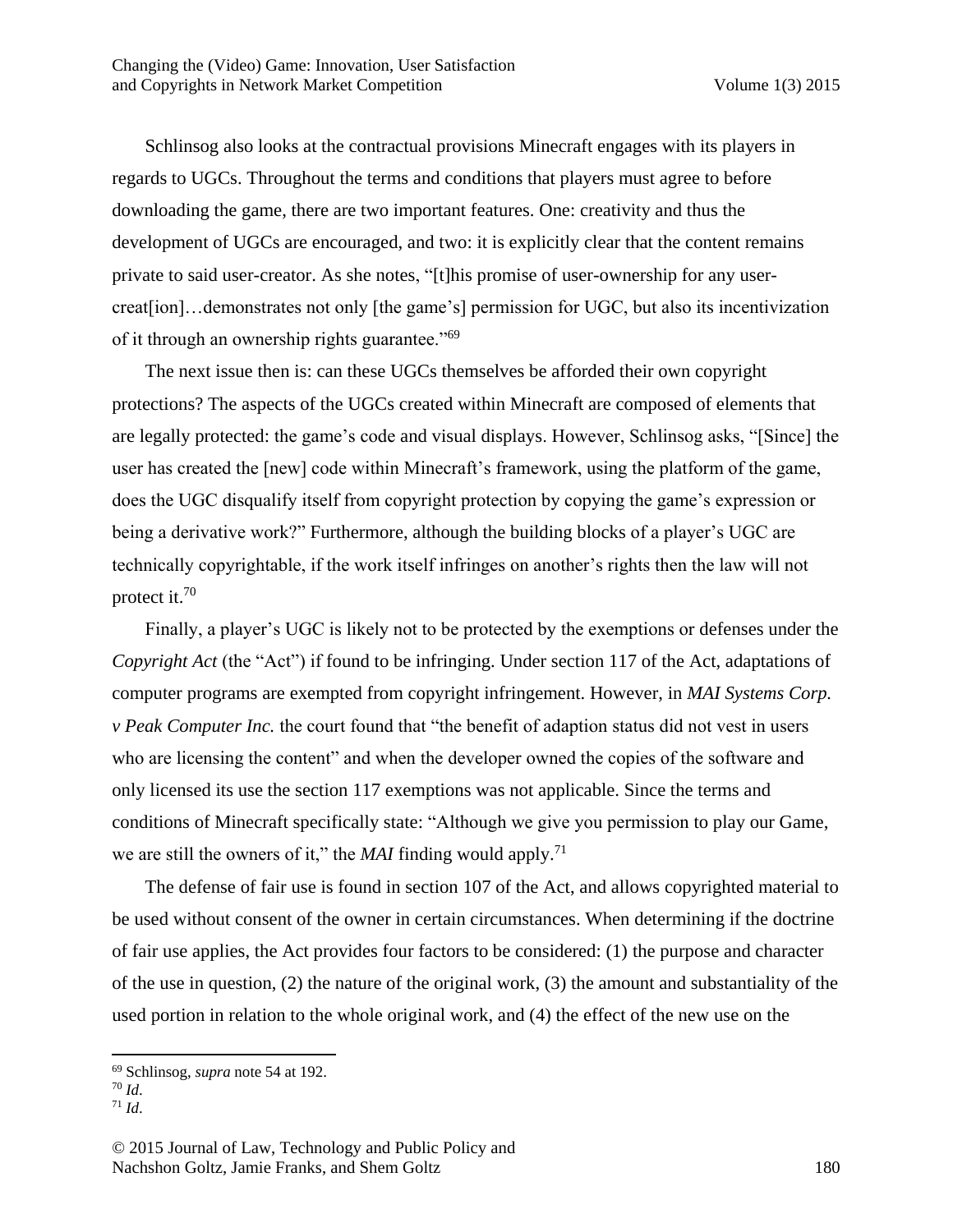original work's potential market or value. Precedents however have not clearly indicated whether a player's UGC is "fair use" of a game.<sup>72</sup> That being said, the case law seems to focus on protecting the copyright owner's market over the user's right: in *Micro Star v Formgen Inc*., fair use was not found, one of the reasons being that the copyright owner was "the only party allowed to commercial and market derivative versions, even if that right was not utilized."

Schlinsog concludes that "under such a protectionist precedent, UGC in Minecraft is likely to function as a derivative that only the owner can market, and, thus, to fail the fair use test." Schlinsog, however, also argues that the precedents are flawed. A focus on the importance of commercial use does not consider the important and positive roles game modifications like UGCs have in the game's market. Secondly, she states that the past decisions did not consider whether gaming UGCs are transformative works, which she believes there is a viable argument that they are. The more transformative a work, the more likely factors that would weigh against a finding of fair use would be weighed less heavily.<sup>73</sup>

So, in the end, it is clear that Minecraft wants its players to be creative, and it seems that by not hosting any of its players' creations the game is not liable for any UGCs that may infringe another party's copyrights. The UGCs themselves however, despite being comprised of copyrightable elements, are likely to be considered infringing works and may not be protected or exempted under the Act. As Schlinsog effectively concludes: "Despite the contractual rights that games like Minecraft accord, UGC will continue to be a second-class form of expression until protected by copyright law."<sup>74</sup> With Minecraft's push to inspire innovation in its players, is the game in a way pushing its players to break copyright laws? Or is the push really against the boundaries of copyright and the law has just not yet reached the next level?

#### **7. Conclusion**

This paper sought to explore the implications of innovation on marketplace and its transformative influence on the traditional understandings of consumer-producer relationships. To do this, the authors focused their research towards the role innovation is playing within the digital entertainment marketplace, specifically looking at the video game industry and taking

 $\overline{\phantom{a}}$  $72$  Ibid.

<sup>73</sup> For further discussion on this relevant precedent case law see Schlinsog, *supra* note 54.

<sup>74</sup> Schlinsog, *supra* note 54 at 206.

<sup>© 2015</sup> Journal of Law, Technology and Public Policy and Nachshon Goltz, Jamie Franks, and Shem Goltz 181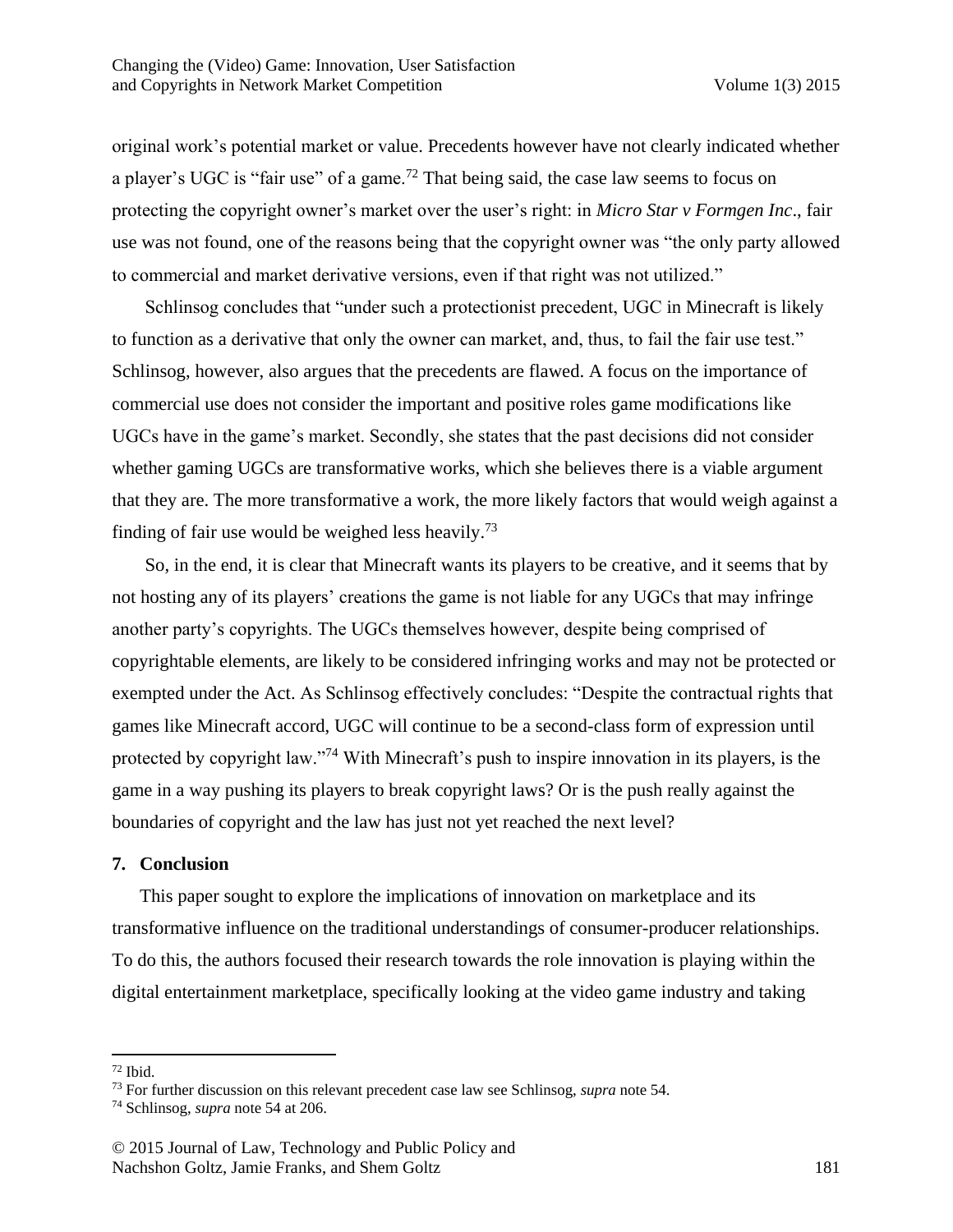data from the industry's digital consumer networks. Through investigating the relevant theoretical frameworks for this study, this paper noted that the exercise of radical innovation by one firm could challenge another's monopoly over a marketplace. Minecraft has illustrated this through its entry into the video game marketplace and its radical innovation.

This paper then moved from discussing its theoretical basis to the data collected from the online communities of Minecraft and Call of Duty. The authors assumed that there would be a positive correlation between innovation and user satisfaction, and as such user satisfaction would be higher in Minecraft. However, no significant correlation was found between innovation and user satisfaction after the data was measured. Thus, although Minecraft has successfully challenged the traditional monopolies within the digital entertainment industry as a radically innovative firm, additional research must be conducted to truly understand whether innovation and consumer satisfaction really go hand-in-hand and impact market success.

The research question explored in this paper also led to further concerns regarding the implications of user-generated digital content to the relationship between the video game industry and intellectual property laws. Specifically, with Minecraft's focus on and support for user creativity, questions arise regarding whether the materials created by Minecraft players are safe from copyright infringement claims or even copyrightable subject matter in themselves. The available precedents on the matter have not yet decisively concluded where these forms of expression lie within the copyright regime. It is likely that if a UGC is comprised of another's copyrightable elements it will be considered infringing and not protected under law, although Minecraft would not be held liable due to the system they have established regarding the hosting of these materials. Yet the push for user-generated digital creative expression exposes a flaw in copyright laws, as without protection the UGC will remain "a second-class form of expression."<sup>75</sup>

We are, therefore, left with two conclusions on the matter. First, despite the evolving collaborative relationship between producers and consumers within the marketplace, within the video game industry specifically it cannot unequivocally be said that a user with more creative control has a better experience as a consumer of a product. Second, the push for innovation and

 $\overline{a}$ 

<sup>75</sup> Schlinsog, *supra* note 54 at 206.

<sup>© 2015</sup> Journal of Law, Technology and Public Policy and Nachshon Goltz, Jamie Franks, and Shem Goltz 182